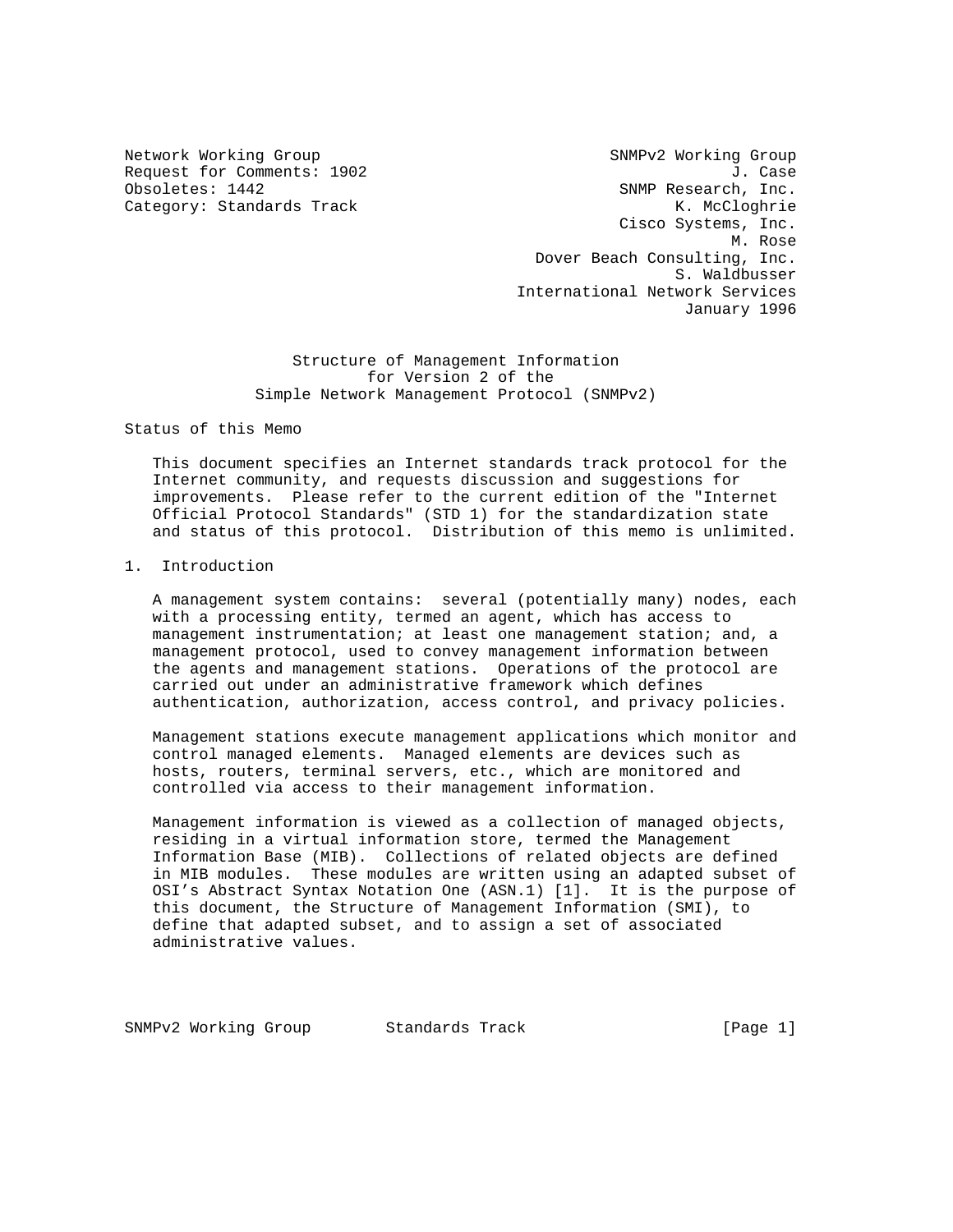The SMI is divided into three parts: module definitions, object definitions, and, notification definitions.

- (1) Module definitions are used when describing information modules. An ASN.1 macro, MODULE-IDENTITY, is used to concisely convey the semantics of an information module.
- (2) Object definitions are used when describing managed objects. An ASN.1 macro, OBJECT-TYPE, is used to concisely convey the syntax and semantics of a managed object.
- (3) Notification definitions are used when describing unsolicited transmissions of management information. An ASN.1 macro, NOTIFICATION-TYPE, is used to concisely convey the syntax and semantics of a notification.
- 1.1. A Note on Terminology

 For the purpose of exposition, the original Internet-standard Network Management Framework, as described in RFCs 1155 (STD 16), 1157 (STD 15), and 1212 (STD 16), is termed the SNMP version 1 framework (SNMPv1). The current framework is termed the SNMP version 2 framework (SNMPv2).

2. Definitions

SNMPv2-SMI DEFINITIONS ::= BEGIN

-- the path to the root

| orq                                                 | OBJECT IDENTIFIER ::= $\{ \text{iso } 3 \}$ |                                            |
|-----------------------------------------------------|---------------------------------------------|--------------------------------------------|
| $d$ od $O$ BJECT IDENTIFIER ::= { $org 6$ }         |                                             |                                            |
| internet $OBJECT IDENTIFIER :: = \{ dod 1 \}$       |                                             |                                            |
| directory                                           |                                             | OBJECT IDENTIFIER ::= { internet 1 }       |
| mqmt                                                |                                             | OBJECT IDENTIFIER ::= { internet 2 }       |
| mib-2                                               | OBJECT IDENTIFIER ::= $\{$ mgmt 1 $\}$      |                                            |
| transmission OBJECT IDENTIFIER ::= $\{mb-2 10\}$    |                                             |                                            |
| $experimental$ OBJECT IDENTIFIER ::= { internet 3 } |                                             |                                            |
| private                                             |                                             | OBJECT IDENTIFIER ::= $\{$ internet 4 $\}$ |
| enterprises                                         |                                             | OBJECT IDENTIFIER ::= { private 1 }        |
| security                                            |                                             | OBJECT IDENTIFIER ::= $\{$ internet 5 $\}$ |

SNMPv2 Working Group Standards Track [Page 2]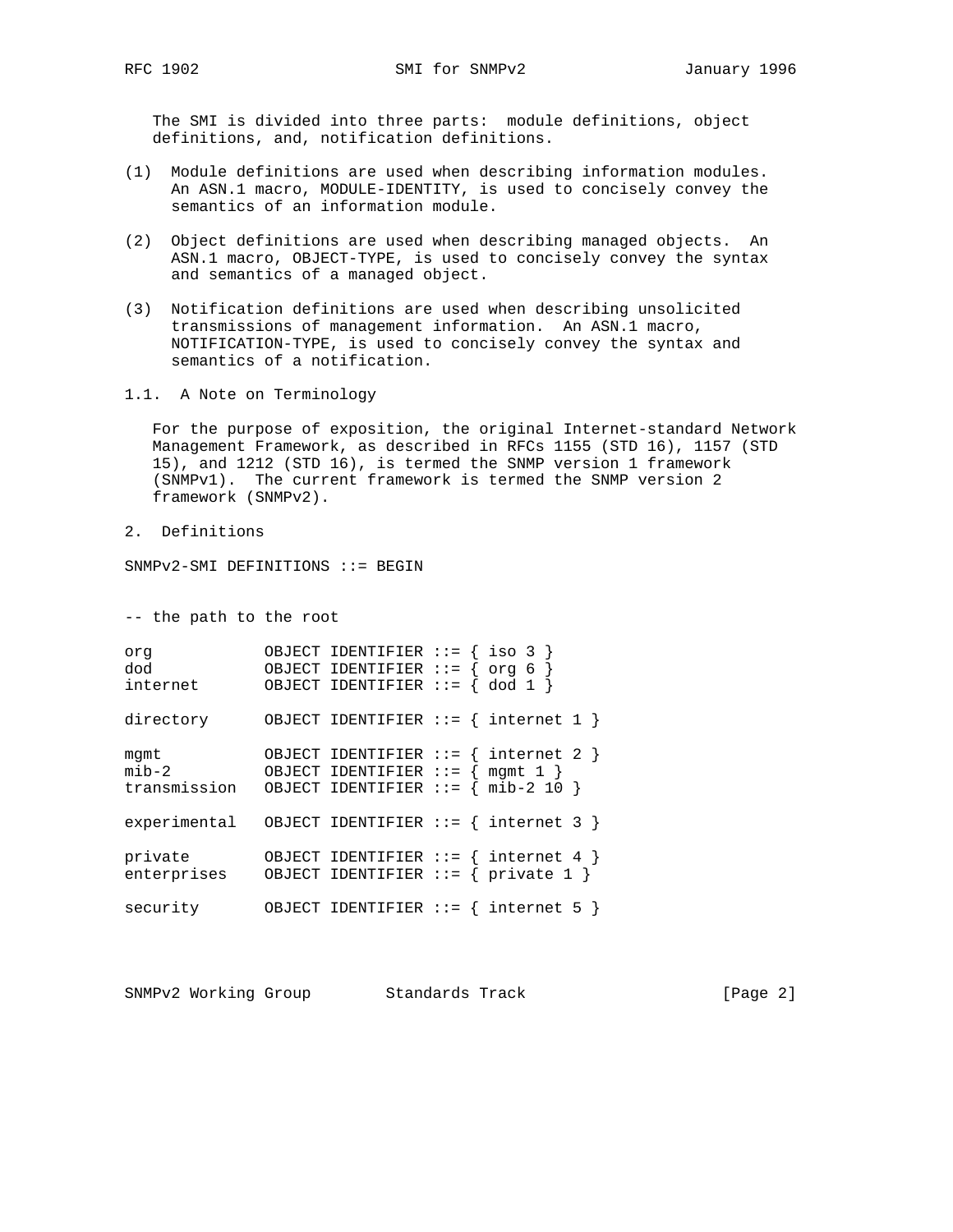snmpV2 OBJECT IDENTIFIER ::= { internet 6 } -- transport domains snmpDomains OBJECT IDENTIFIER ::= { snmpV2 1 } -- transport proxies snmpProxys OBJECT IDENTIFIER ::= { snmpV2 2 } -- module identities snmpModules OBJECT IDENTIFIER ::= { snmpV2 3 } -- definitions for information modules MODULE-IDENTITY MACRO ::= BEGIN TYPE NOTATION ::= "LAST-UPDATED" value(Update UTCTime) "ORGANIZATION" Text "CONTACT-INFO" Text "DESCRIPTION" Text RevisionPart VALUE NOTATION ::= value(VALUE OBJECT IDENTIFIER) RevisionPart ::= Revisions | empty Revisions ::= Revision | Revisions Revision Revision ::= "REVISION" value(Update UTCTime) "DESCRIPTION" Text -- uses the NVT ASCII character set Text ::= """" string """" END OBJECT-IDENTITY MACRO ::= BEGIN TYPE NOTATION ::= "STATUS" Status "DESCRIPTION" Text ReferPart

SNMPv2 Working Group Standards Track [Page 3]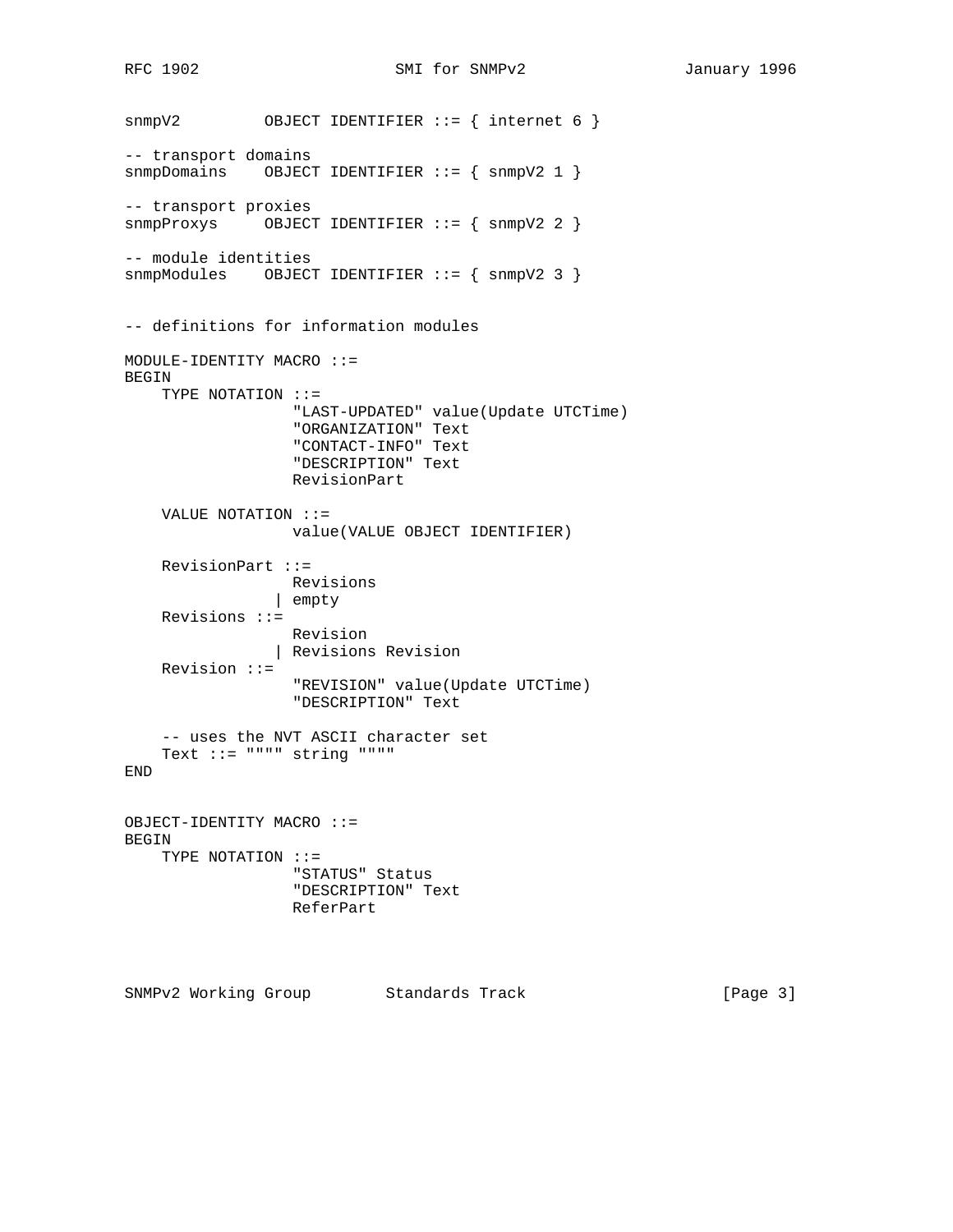```
 VALUE NOTATION ::=
                  value(VALUE OBJECT IDENTIFIER)
     Status ::=
                   "current"
                 | "deprecated"
                 | "obsolete"
     ReferPart ::=
                "REFERENCE" Text
               | empty
    Text ::= """" string """"
END
-- names of objects
ObjectName ::=
    OBJECT IDENTIFIER
NotificationName ::=
    OBJECT IDENTIFIER
-- syntax of objects
ObjectSyntax ::=
     CHOICE {
         simple
            SimpleSyntax,
           -- note that SEQUENCEs for conceptual tables and
           -- rows are not mentioned here...
         application-wide
            ApplicationSyntax
     }
-- built-in ASN.1 types
SimpleSyntax ::=
     CHOICE {
        -- INTEGERs with a more restrictive range
         -- may also be used
        integer-value -- includes Integer32
             INTEGER (-2147483648..2147483647),
```
SNMPv2 Working Group Standards Track [Page 4]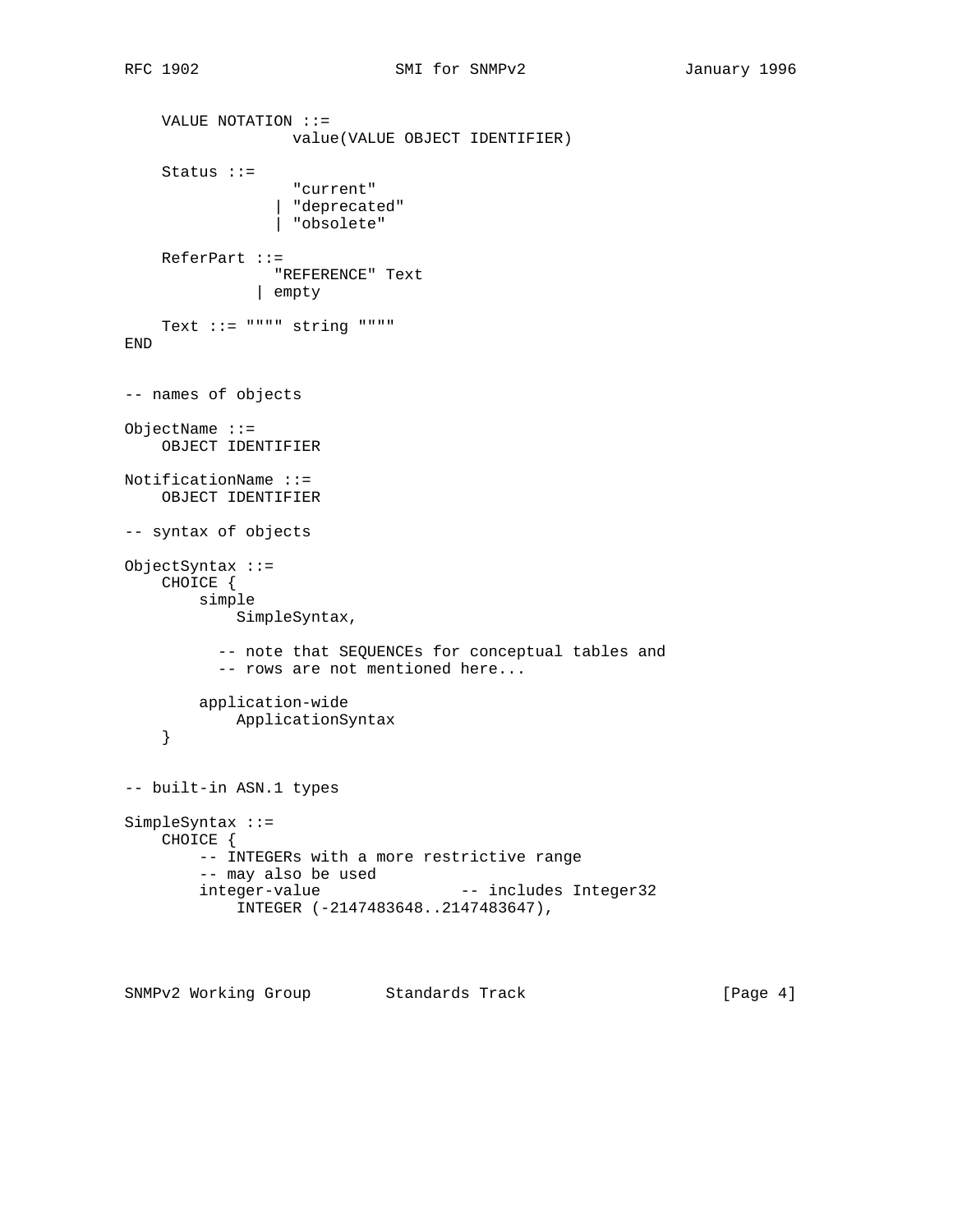```
 -- OCTET STRINGs with a more restrictive size
         -- may also be used
         string-value
             OCTET STRING (SIZE (0..65535)),
         objectID-value
             OBJECT IDENTIFIER
     }
-- indistinguishable from INTEGER, but never needs more than
-- 32-bits for a two's complement representation
Integer32 ::=
    [UNIVERSAL 2]
         IMPLICIT INTEGER (-2147483648..2147483647)
-- application-wide types
ApplicationSyntax ::=
     CHOICE {
         ipAddress-value
             IpAddress,
         counter-value
             Counter32,
         timeticks-value
             TimeTicks,
         arbitrary-value
             Opaque,
         big-counter-value
             Counter64,
         unsigned-integer-value -- includes Gauge32
          Unsigned32
     }
-- in network-byte order
-- (this is a tagged type for historical reasons)
IpAddress ::=
    [APPLICATION 0]
         IMPLICIT OCTET STRING (SIZE (4))
-- this wraps
Counter32 ::=
```
SNMPv2 Working Group Standards Track [Page 5]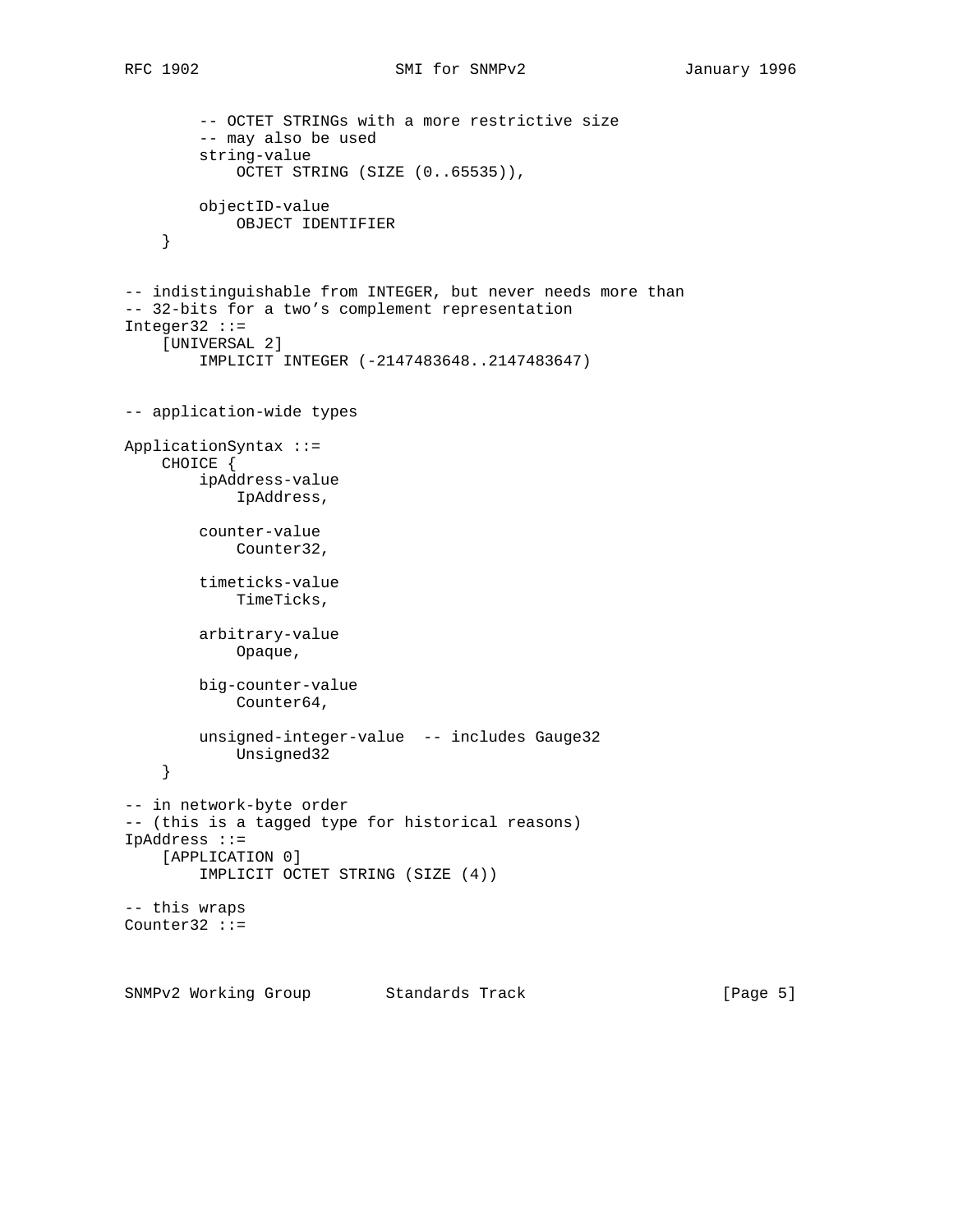[APPLICATION 1] IMPLICIT INTEGER (0..4294967295) -- this doesn't wrap Gauge  $32$  : : = [APPLICATION 2] IMPLICIT INTEGER (0..4294967295) -- an unsigned 32-bit quantity -- indistinguishable from Gauge32 Unsigned32 ::= [APPLICATION 2] IMPLICIT INTEGER (0..4294967295) -- hundredths of seconds since an epoch TimeTicks ::= [APPLICATION 3] IMPLICIT INTEGER (0..4294967295) -- for backward-compatibility only Opaque ::= [APPLICATION 4] IMPLICIT OCTET STRING -- for counters that wrap in less than one hour with only 32 bits Counter $64$  ::= [APPLICATION 6] IMPLICIT INTEGER (0..18446744073709551615) -- definition for objects OBJECT-TYPE MACRO ::= BEGIN TYPE NOTATION ::= "SYNTAX" Syntax UnitsPart "MAX-ACCESS" Access "STATUS" Status "DESCRIPTION" Text ReferPart IndexPart DefValPart VALUE NOTATION ::= value(VALUE ObjectName) Syntax ::=

SNMPv2 Working Group Standards Track [Page 6]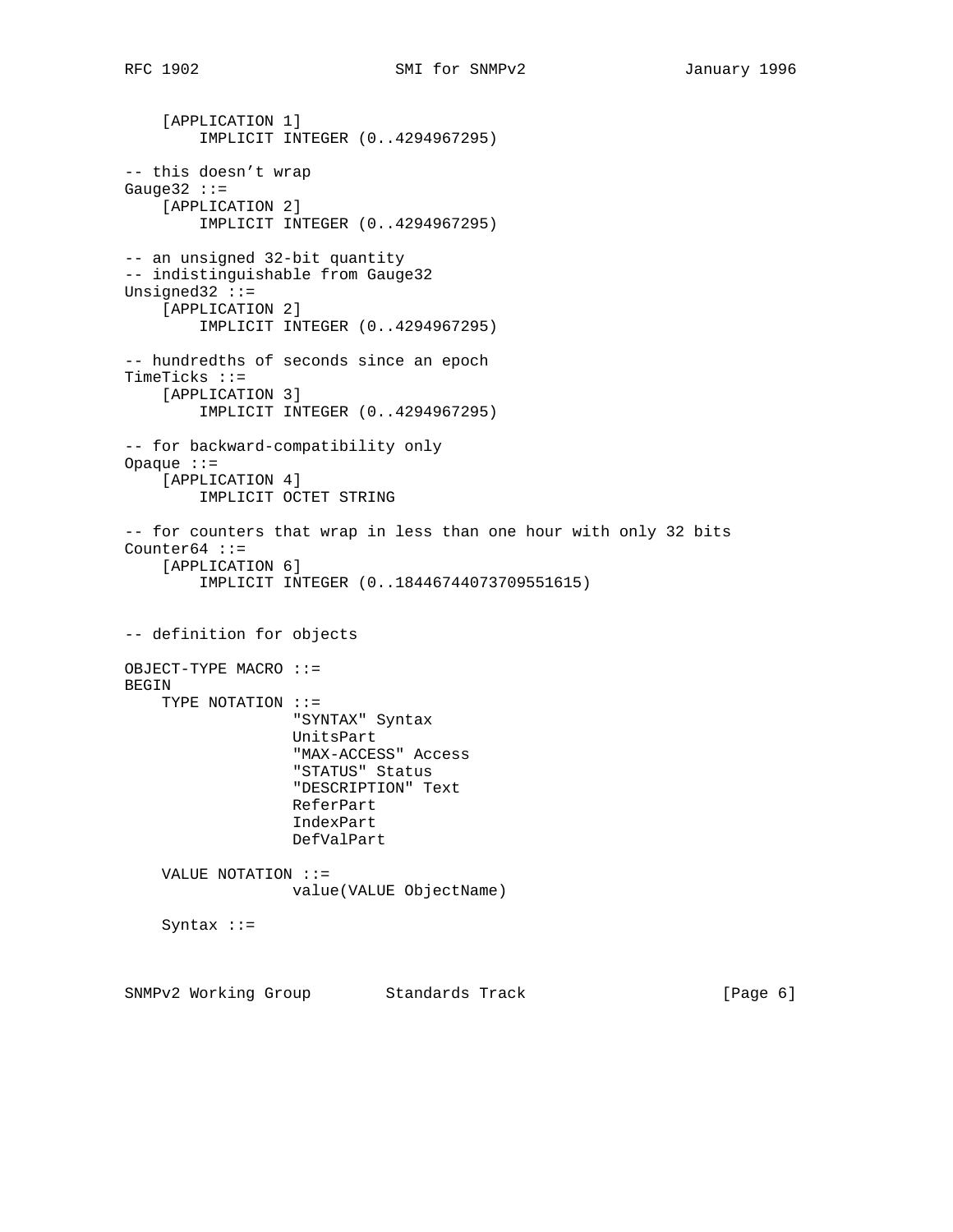type(ObjectSyntax) | "BITS" "{" Kibbles "}" Kibbles ::= Kibble | Kibbles "," Kibble Kibble ::= identifier "(" nonNegativeNumber ")" UnitsPart ::= "UNITS" Text | empty Access ::= "not-accessible" | "accessible-for-notify" | "read-only" | "read-write" | "read-create" Status ::= "current" | "deprecated" | "obsolete" ReferPart ::= "REFERENCE" Text | empty IndexPart ::= "INDEX" "{" IndexTypes "}" | "AUGMENTS" " $\left\{ \text{``Entry} \right\}$ " | empty IndexTypes ::= IndexType | IndexTypes "," IndexType IndexType ::= "IMPLIED" Index | Index Index ::= -- use the SYNTAX value of the -- correspondent OBJECT-TYPE invocation value(Indexobject ObjectName) Entry ::= -- use the INDEX value of the -- correspondent OBJECT-TYPE invocation value(Entryobject ObjectName) DefValPart ::=

SNMPv2 Working Group Standards Track [Page 7]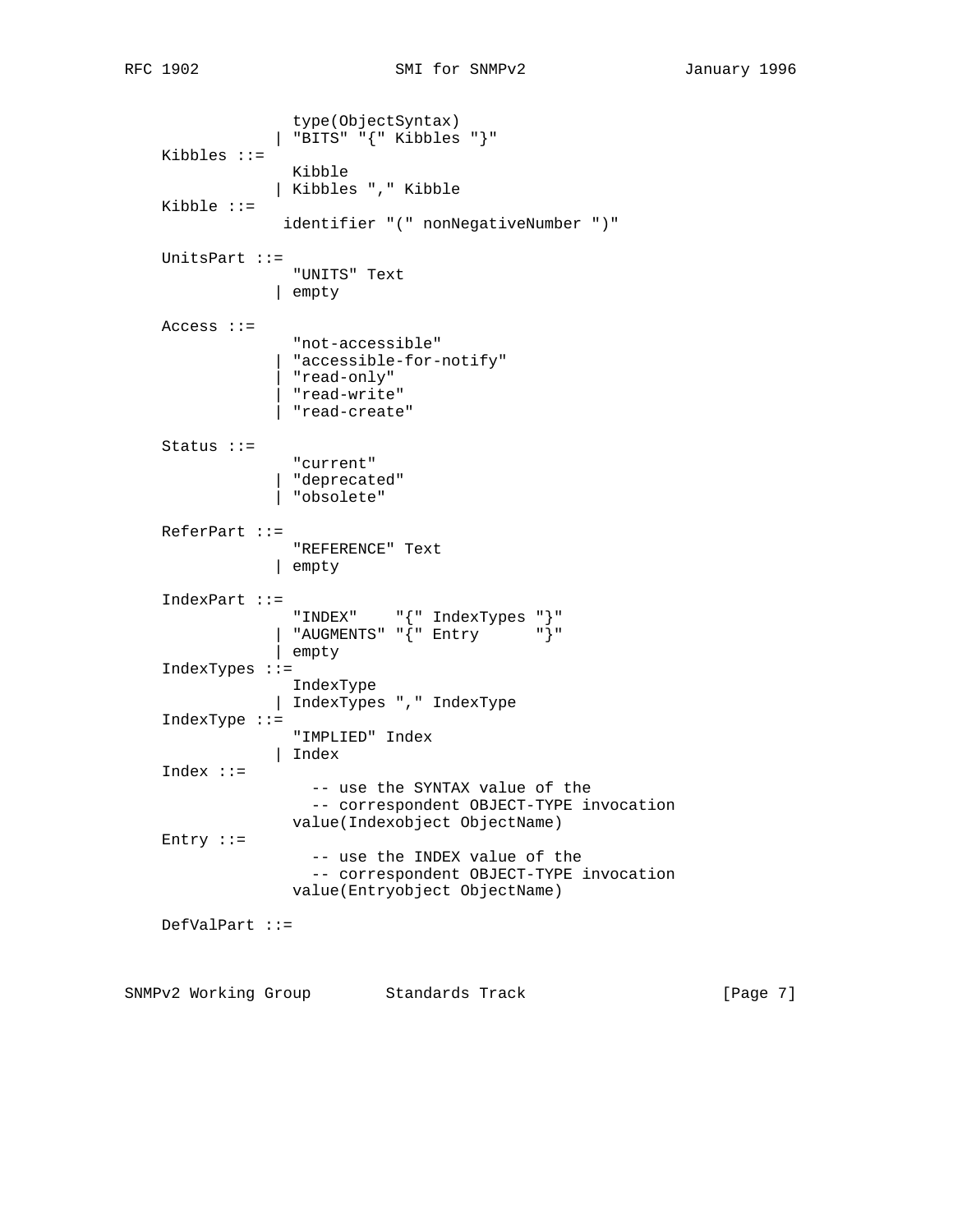```
 "DEFVAL" "{" value(Defval Syntax) "}"
                 | empty
     -- uses the NVT ASCII character set
     Text ::= """" string """"
END
-- definitions for notifications
NOTIFICATION-TYPE MACRO ::=
BEGIN
     TYPE NOTATION ::=
                   ObjectsPart
                   "STATUS" Status
                   "DESCRIPTION" Text
                   ReferPart
     VALUE NOTATION ::=
                  value(VALUE NotificationName)
     ObjectsPart ::=
                   "OBJECTS" "{" Objects "}"
                 | empty
     Objects ::=
                   Object
                | Objects "," Object
     Object ::=
                  value(Name ObjectName)
     Status ::=
                   "current"
                 | "deprecated"
                 | "obsolete"
     ReferPart ::=
                 "REFERENCE" Text
               | empty
     -- uses the NVT ASCII character set
    Text ::= """" string """"
END
-- definitions of administrative identifiers
zeroDotZero OBJECT-IDENTITY
     STATUS current
     DESCRIPTION
```
SNMPv2 Working Group Standards Track [Page 8]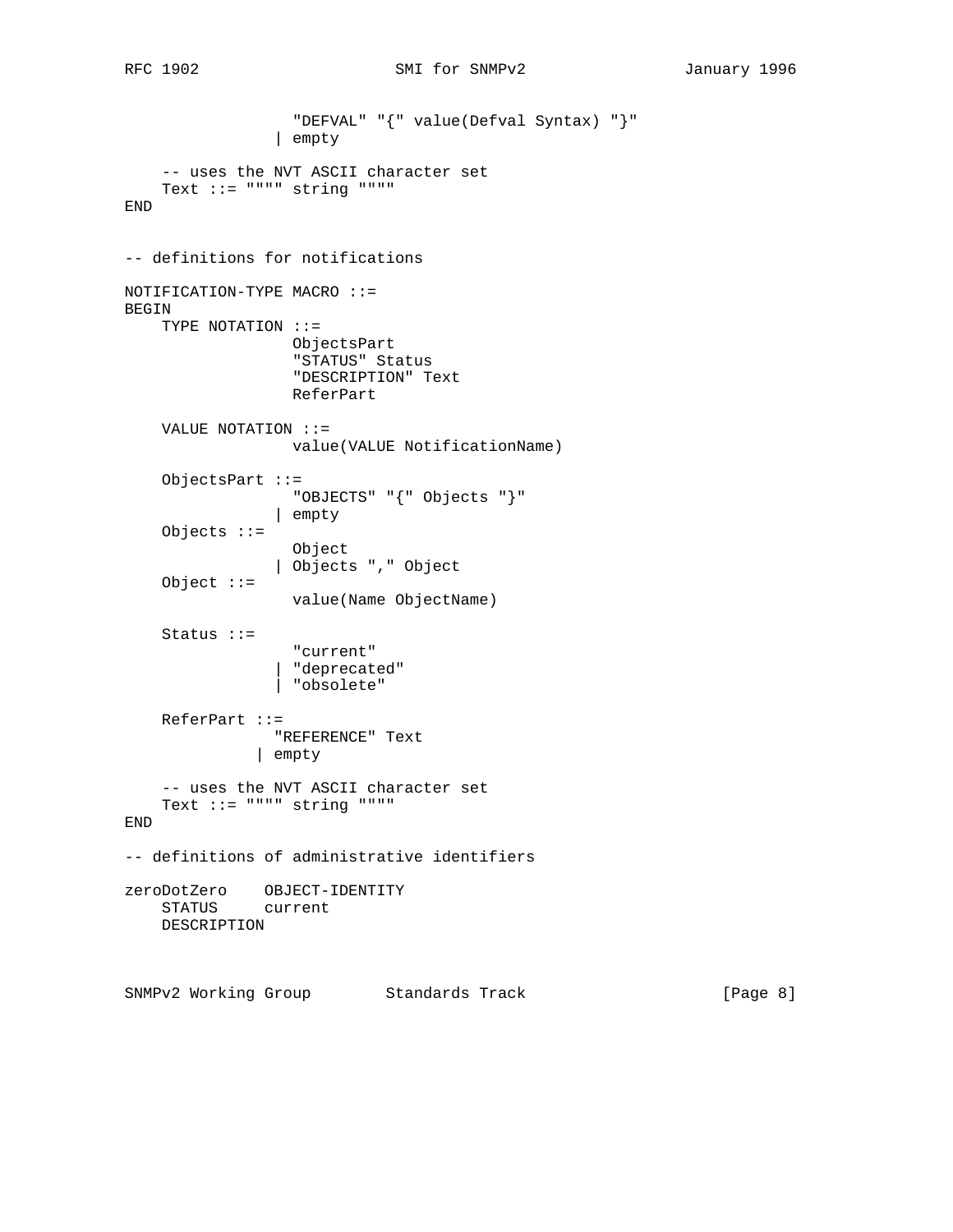$$
\texttt{"A value used for null identifiers."} \\ \texttt{::= \{ 0 0 \}}
$$

END

3. Information Modules

 An "information module" is an ASN.1 module defining information relating to network management.

 The SMI describes how to use a subset of ASN.1 to define an information module. Further, additional restrictions are placed on "standard" information modules. It is strongly recommended that "enterprise-specific" information modules also adhere to these restrictions.

Typically, there are three kinds of information modules:

- (1) MIB modules, which contain definitions of inter-related managed objects, make use of the OBJECT-TYPE and NOTIFICATION-TYPE macros;
- (2) compliance statements for MIB modules, which make use of the MODULE-COMPLIANCE and OBJECT-GROUP macros [2]; and,
- (3) capability statements for agent implementations which make use of the AGENT-CAPABILITIES macros [2].

 This classification scheme does not imply a rigid taxonomy. For example, a "standard" information module will normally include definitions of managed objects and a compliance statement. Similarly, an "enterprise-specific" information module might include definitions of managed objects and a capability statement. Of course, a "standard" information module may not contain capability statements.

 The constructs of ASN.1 allowed in SNMPv2 information modules include: the IMPORTS clause, value definitions for OBJECT IDENTIFIERs, type definitions for SEQUENCEs (with restrictions), ASN.1 type assignments of the restricted ASN.1 types allowed in SNMPv2, and instances of ASN.1 macros defined in this document and in other documents [2, 3] of the SNMPv2 framework. Additional ASN.1 macros may not be defined in SNMPv2 information modules.

 The names of all standard information modules must be unique (but different versions of the same information module should have the same name). Developers of enterprise information modules are encouraged to choose names for their information modules that will have a low probability of colliding with standard or other enterprise

SNMPv2 Working Group Standards Track [Page 9]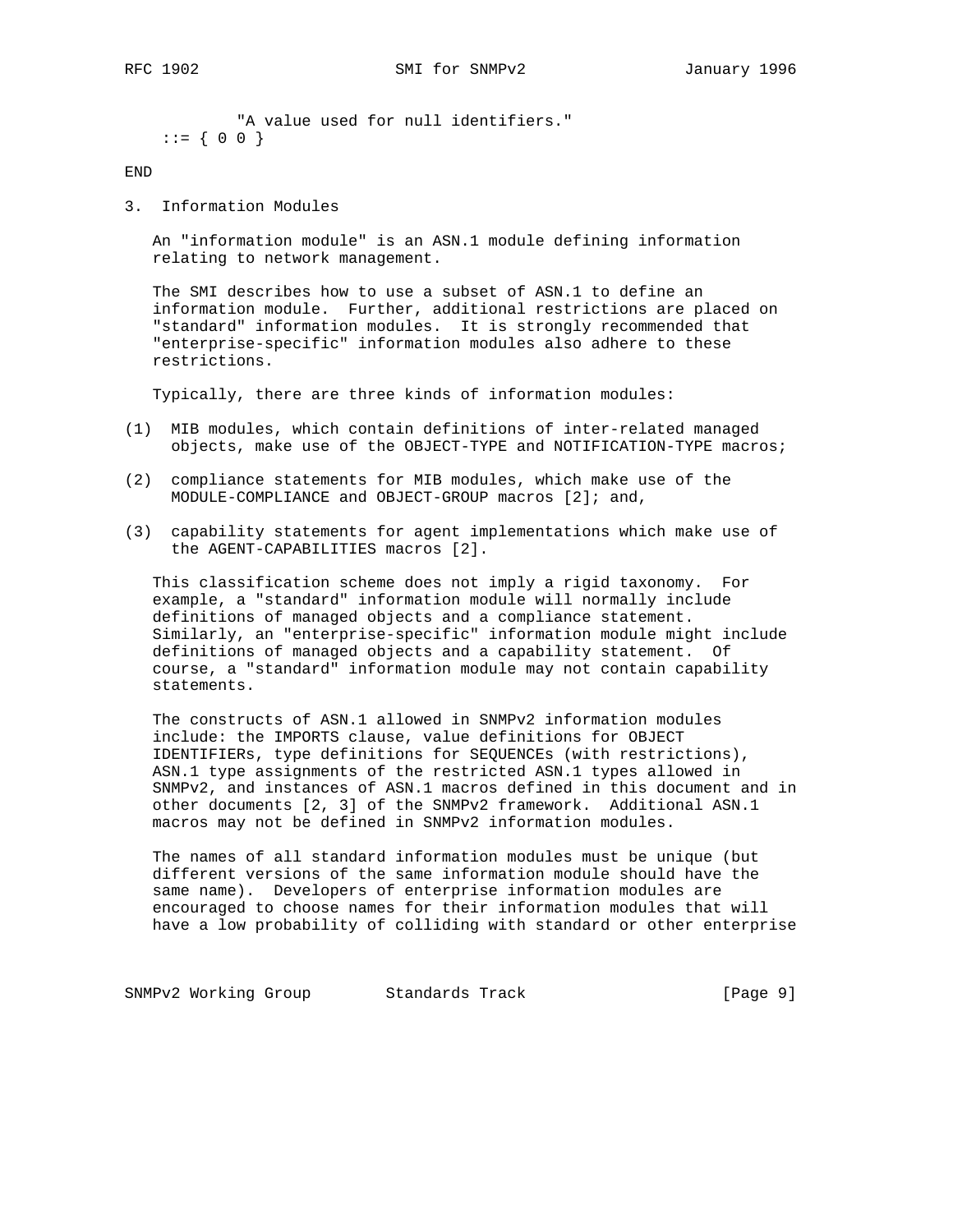information modules. An information module may not use the ASN.1 construct of placing an object identifier value between the module name and the "DEFINITIONS" keyword.

 All information modules start with exactly one invocation of the MODULE-IDENTITY macro, which provides contact information as well as revision history to distinguish between versions of the same information module. This invocation must appear immediately after any IMPORTs statements.

### 3.1. Macro Invocation

Within an information module, each macro invocation appears as:

<descriptor> <macro> <clauses> ::= <value>

where <descriptor> corresponds to an ASN.1 identifier, <macro> names the macro being invoked, and <clauses> and <value> depend on the definition of the macro. (Note that this definition of a descriptor applies to all macros defined in this memo and in [2].)

 For the purposes of this specification, an ASN.1 identifier consists of one or more letters or digits, and its initial character must be a lower-case letter. (Note that hyphens are not allowed by this specification, even though hyphen is allowed by [1]. This restriction enables arithmetic expressions in languages which use the minus sign to reference these descriptors without ambiguity.)

 For all descriptors appearing in an information module, the descriptor shall be unique and mnemonic, and shall not exceed 64 characters in length. (However, descriptors longer than 32 characters are not recommended.) This promotes a common language for humans to use when discussing the information module and also facilitates simple table mappings for user-interfaces.

 The set of descriptors defined in all "standard" information modules shall be unique.

 Finally, by convention, if the descriptor refers to an object with a SYNTAX clause value of either Counter32 or Counter64, then the descriptor used for the object should denote plurality.

### 3.1.1. Textual Clauses

 Some clauses in a macro invocation may take a textual value (e.g., the DESCRIPTION clause). Note that, in order to conform to the ASN.1 syntax, the entire value of these clauses must be enclosed in double quotation marks, and therefore cannot itself contain double quotation

SNMPv2 Working Group Standards Track [Page 10]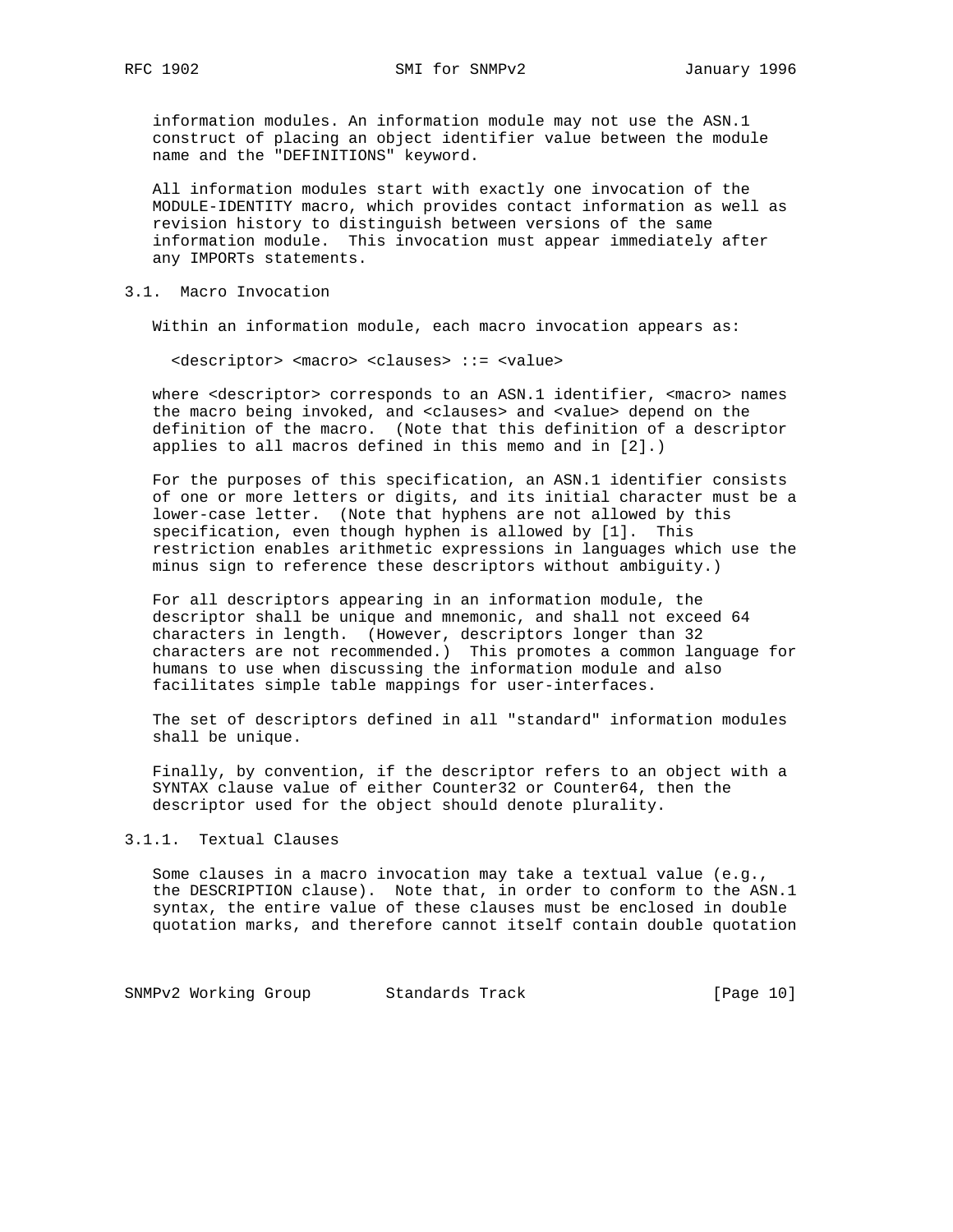marks, although the value may be multi-line.

3.2. IMPORTing Symbols

 To reference an external object, the IMPORTS statement must be used to identify both the descriptor and the module in which the descriptor is defined, where the module is identified by its ASN.1 module name.

 Note that when symbols from "enterprise-specific" information modules are referenced (e.g., a descriptor), there is the possibility of collision. As such, if different objects with the same descriptor are IMPORTed, then this ambiguity is resolved by prefixing the descriptor with the name of the information module and a dot ("."), i.e.,

"module.descriptor"

(All descriptors must be unique within any information module.)

 Of course, this notation can be used even when there is no collision when IMPORTing symbols.

 Finally, the IMPORTS statement may not be used to import an ASN.1 named type which corresponds to either the SEQUENCE or SEQUENCE OF type.

3.3. Exporting Symbols

 The ASN.1 EXPORTS statement is not allowed in SNMPv2 information modules. All items defined in an information module are automatically exported.

3.4. ASN.1 Comments

 Comments in ASN.1 commence with a pair of adjacent hyphens and end with the next pair of adjacent hyphens or at the end of the line, whichever occurs first.

3.5. OBJECT IDENTIFIER values

 An OBJECT IDENTIFIER value is an ordered list of non-negative numbers. For the SNMPv2 framework, each number in the list is referred to as a sub-identifier, there are at most 128 sub identifiers in a value, and each sub-identifier has a maximum value of 2^32-1 (4294967295 decimal). All OBJECT IDENTIFIER values have at least two sub-identifiers, where the value of the first sub identifier is one of the following well-known names:

SNMPv2 Working Group Standards Track [Page 11]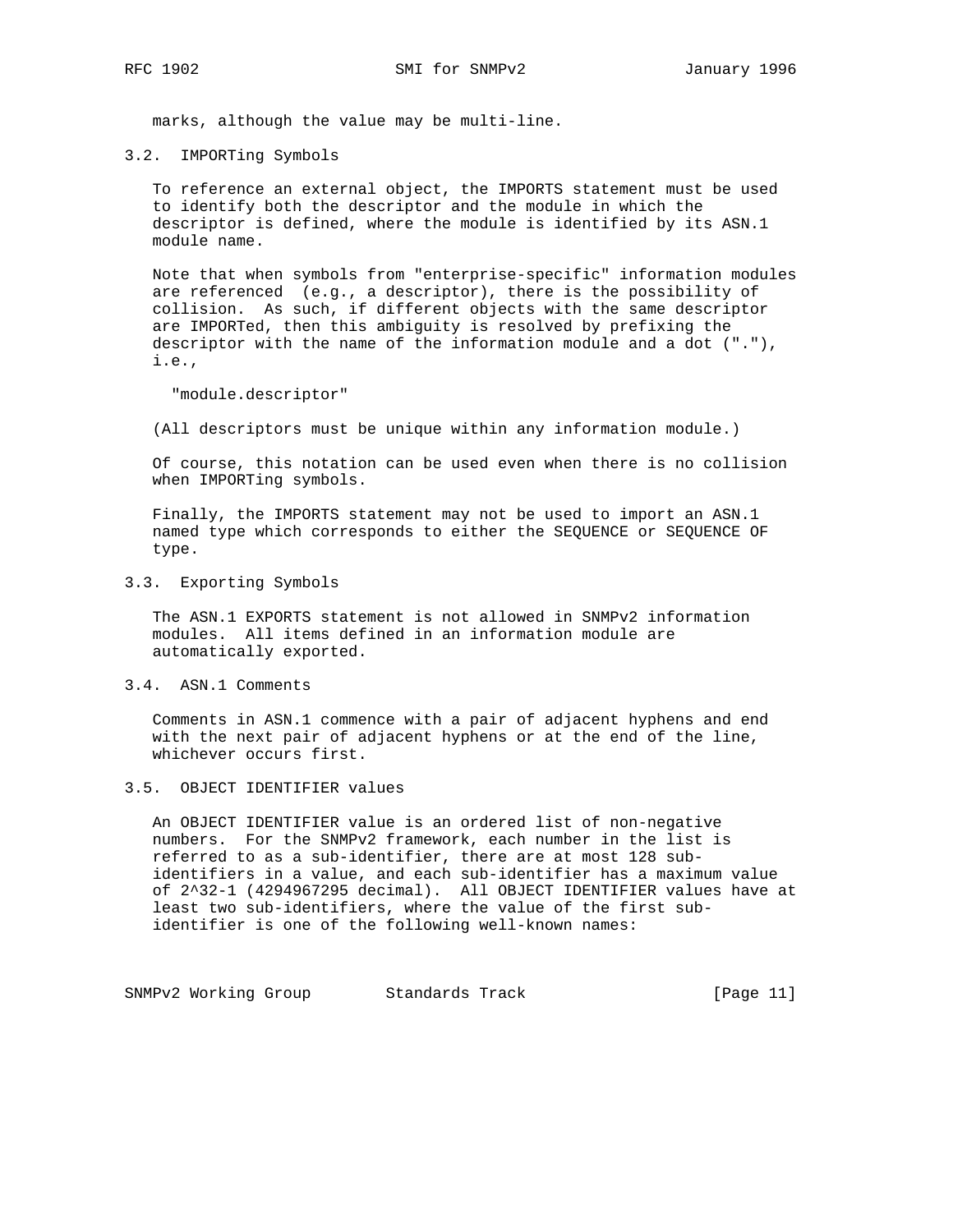Value Name 0 ccitt 1 iso 2 joint-iso-ccitt

4. Naming Hierarchy

 The root of the subtree administered by the Internet Assigned Numbers Authority (IANA) for the Internet is:

internet  $OBJECT IDENTIFIER :: = \{ iso 3 6 1 \}$ 

 That is, the Internet subtree of OBJECT IDENTIFIERs starts with the prefix:

1.3.6.1.

 Several branches underneath this subtree are used for network management:

 mgmt OBJECT IDENTIFIER ::= { internet 2 } experimental OBJECT IDENTIFIER ::=  $\{$  internet 3  $\}$  private OBJECT IDENTIFIER ::= { internet 4 } enterprises OBJECT IDENTIFIER ::= { private 1 }

 However, the SMI does not prohibit the definition of objects in other portions of the object tree.

The mgmt(2) subtree is used to identify "standard" objects.

 The experimental(3) subtree is used to identify objects being designed by working groups of the IETF. If an information module produced by a working group becomes a "standard" information module, then at the very beginning of its entry onto the Internet standards track, the objects are moved under the mgmt(2) subtree.

 The private(4) subtree is used to identify objects defined unilaterally. The enterprises(1) subtree beneath private is used, among other things, to permit providers of networking subsystems to register models of their products.

5. Mapping of the MODULE-IDENTITY macro

 The MODULE-IDENTITY macro is used to provide contact and revision history for each information module. It must appear exactly once in every information module. It should be noted that the expansion of the MODULE-IDENTITY macro is something which conceptually happens during implementation and not during run-time.

SNMPv2 Working Group Standards Track [Page 12]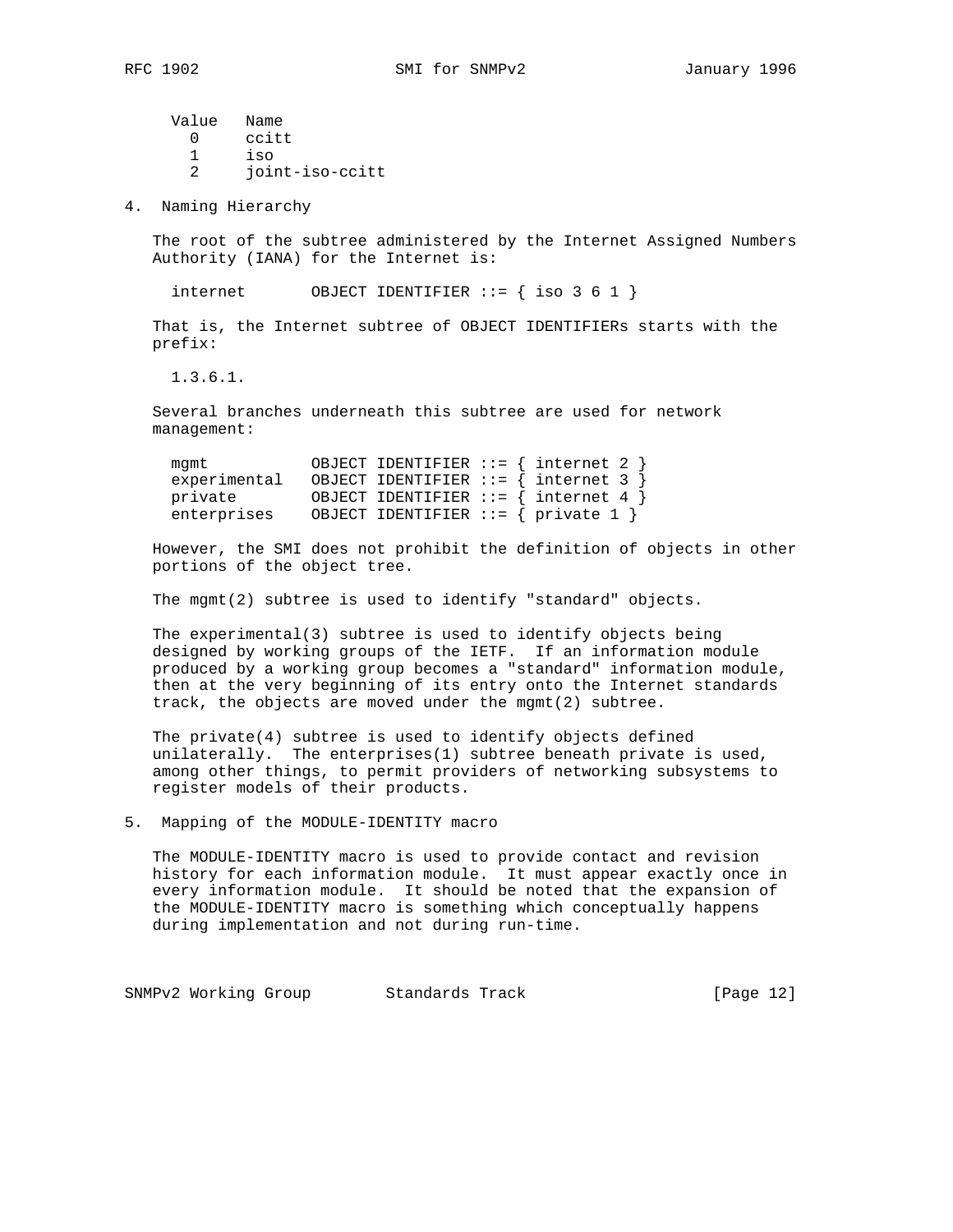Note that reference in an IMPORTS clause or in clauses of SNMPv2 macros to an information module is NOT through the use of the 'descriptor' of a MODULE-IDENTITY macro; rather, an information module is referenced through specifying its module name.

5.1. Mapping of the LAST-UPDATED clause

 The LAST-UPDATED clause, which must be present, contains the date and time that this information module was last edited. The date and time are represented in UTC Time format (see Appendix B).

5.2. Mapping of the ORGANIZATION clause

 The ORGANIZATION clause, which must be present, contains a textual description of the organization under whose auspices this information module was developed.

5.3. Mapping of the CONTACT-INFO clause

 The CONTACT-INFO clause, which must be present, contains the name, postal address, telephone number, and electronic mail address of the person to whom technical queries concerning this information module should be sent.

5.4. Mapping of the DESCRIPTION clause

 The DESCRIPTION clause, which must be present, contains a high-level textual description of the contents of this information module.

5.5. Mapping of the REVISION clause

 The REVISION clause, which need not be present, is repeatedly used to describe the revisions (including the initial version) made to this information module, in reverse chronological order (i.e., most recent first). Each instance of this clause contains the date and time of the revision. The date and time are represented in UTC Time format (see Appendix B).

5.5.1. Mapping of the DESCRIPTION sub-clause

 The DESCRIPTION clause, which must be present for each REVISION clause, contains a high-level textual description of the revision identified in that REVISION clause.

5.6. Mapping of the MODULE-IDENTITY value

 The value of an invocation of the MODULE-IDENTITY macro is an OBJECT IDENTIFIER. As such, this value may be authoritatively used when

SNMPv2 Working Group Standards Track [Page 13]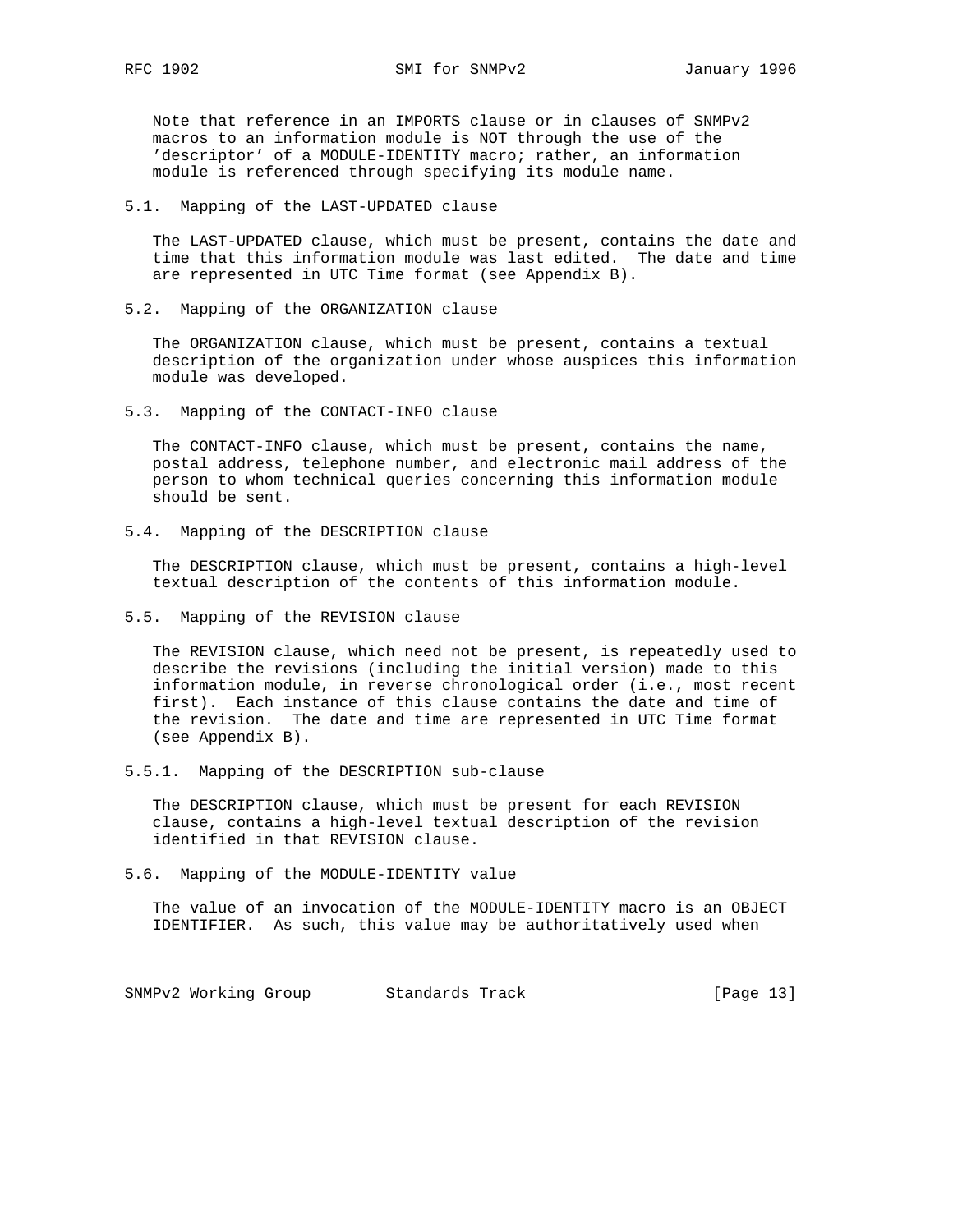specifying an OBJECT IDENTIFIER value to refer to the information module containing the invocation. 5.7. Usage Example Consider how a skeletal MIB module might be constructed: e.g., FIZBIN-MIB DEFINITIONS ::= BEGIN IMPORTS MODULE-IDENTITY, OBJECT-TYPE, experimental FROM SNMPv2-SMI; fizbin MODULE-IDENTITY LAST-UPDATED "9505241811Z" ORGANIZATION "IETF SNMPv2 Working Group" CONTACT-INFO Marshall T. Rose Postal: Dover Beach Consulting, Inc. 420 Whisman Court Mountain View, CA 94043-2186 US DE L'ANNO DE L'ANNO DE L'ANNO DE L'ANNO DE L'ANNO DE L'ANNO DE L'ANNO DE L'ANNO DE L'ANNO DE L'ANNO DE L'AN Tel: +1 415 968 1052 Fax: +1 415 968 2510 E-mail: mrose@dbc.mtview.ca.us" DESCRIPTION "The MIB module for entities implementing the xxxx protocol." REVISION "9505241811Z" DESCRIPTION "The latest version of this MIB module."<br>REVISION "9210070433Z" REVISION "9210070433Z" DESCRIPTION "The initial version of this MIB module." -- contact IANA for actual number  $::=$  { experimental  $xx$  }

END

SNMPv2 Working Group Standards Track [Page 14]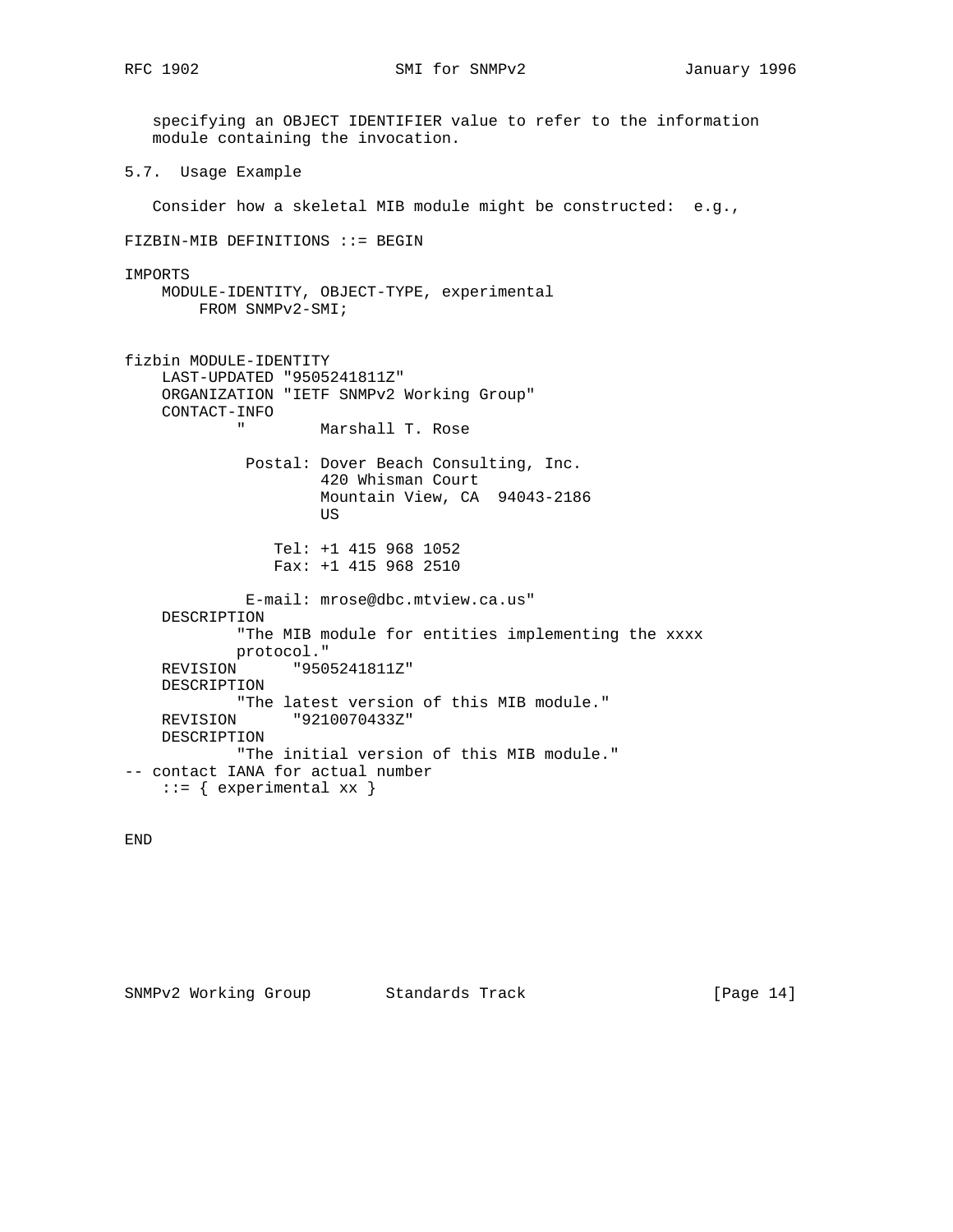### 6. Mapping of the OBJECT-IDENTITY macro

 The OBJECT-IDENTITY macro is used to define information about an OBJECT IDENTIFIER assignment. All administrative OBJECT IDENTIFIER assignments which define a type identification value (see AutonomousType, a textual convention defined in [3]) should be defined via the OBJECT-IDENTITY macro. It should be noted that the expansion of the OBJECT-IDENTITY macro is something which conceptually happens during implementation and not during run-time.

### 6.1. Mapping of the STATUS clause

 The STATUS clause, which must be present, indicates whether this definition is current or historic.

 The values "current", and "obsolete" are self-explanatory. The "deprecated" value indicates that the definition is obsolete, but that an implementor may wish to support it to foster interoperability with older implementations.

6.2. Mapping of the DESCRIPTION clause

 The DESCRIPTION clause, which must be present, contains a textual description of the object assignment.

6.3. Mapping of the REFERENCE clause

 The REFERENCE clause, which need not be present, contains a textual cross-reference to an object assignment defined in some other information module.

6.4. Mapping of the OBJECT-IDENTITY value

 The value of an invocation of the OBJECT-IDENTITY macro is an OBJECT IDENTIFIER.

6.5. Usage Example

Consider how an OBJECT IDENTIFIER assignment might be made: e.g.,

fizbin69 OBJECT-IDENTITY STATUS current DESCRIPTION "The authoritative identity of the Fizbin 69 chipset."  $::=$  { fizbinChipSets 1 }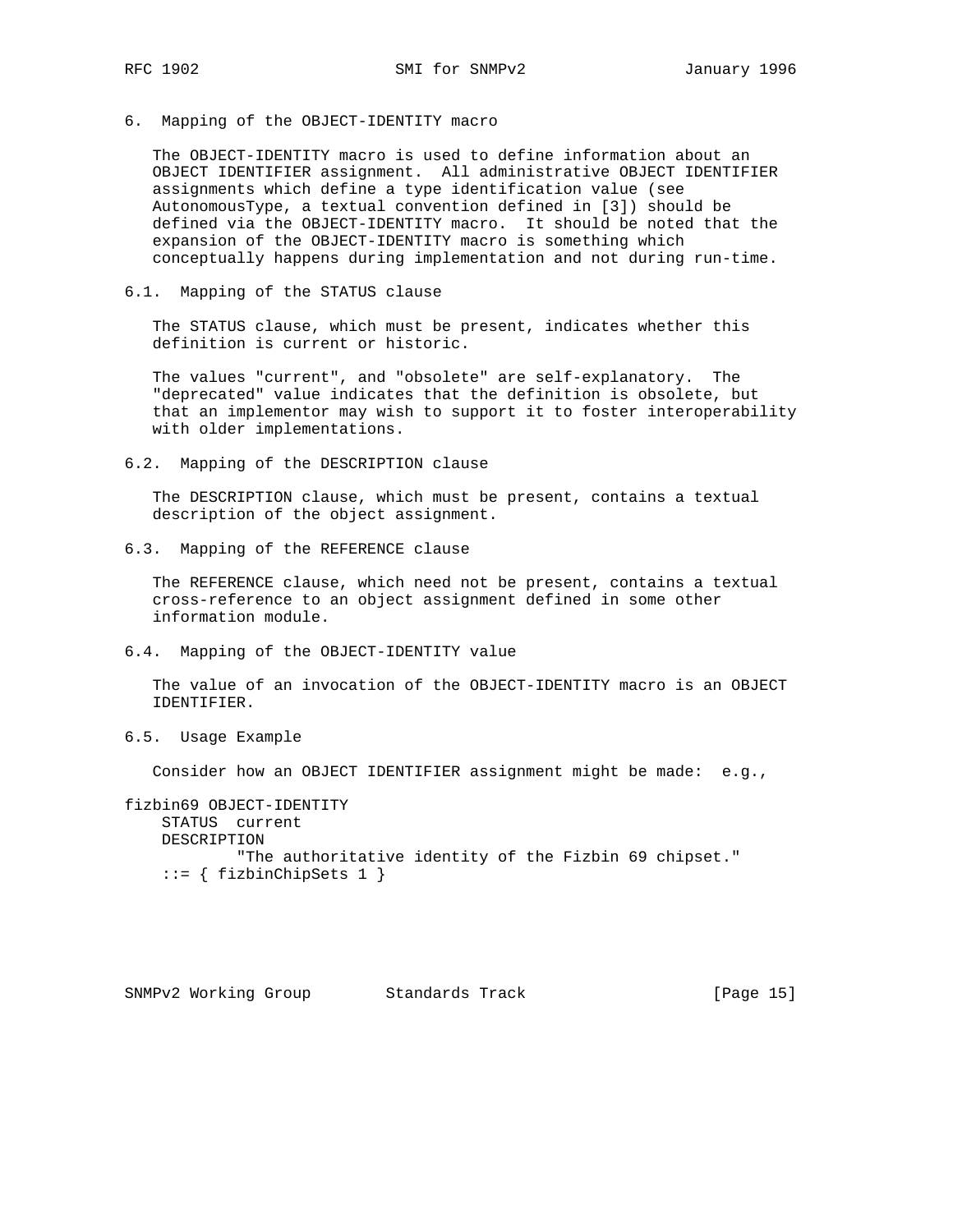7. Mapping of the OBJECT-TYPE macro

 The OBJECT-TYPE macro is used to define a type of managed object. It should be noted that the expansion of the OBJECT-TYPE macro is something which conceptually happens during implementation and not during run-time.

 For leaf objects which are not columnar objects (i.e., not contained within a conceptual table), instances of the object are identified by appending a sub-identifier of zero to the name of that object. Otherwise, the INDEX clause of the conceptual row object superior to a columnar object defines instance identification information.

### 7.1. Mapping of the SYNTAX clause

 The SYNTAX clause, which must be present, defines the abstract data structure corresponding to that object. The data structure must be one of the following: a base type, the BITS construct, or a textual convention. (SEQUENCE OF and SEQUENCE are also possible for conceptual tables, see section 7.1.12). The base types are those defined in the ObjectSyntax CHOICE. A textual convention is a newly-defined type defined as a sub-type of a base type [3].

 A extended subset of the full capabilities of ASN.1 sub-typing is allowed, as appropriate to the underingly ASN.1 type. Any such restriction on size, range, enumerations or repertoire specified in this clause represents the maximal level of support which makes "protocol sense". Restrictions on sub-typing are specified in detail in Section 9 and Appendix C of this memo.

The semantics of ObjectSyntax are now described.

### 7.1.1. Integer32 and INTEGER

 The Integer32 type represents integer-valued information between -2^31 and 2^31-1 inclusive (-2147483648 to 2147483647 decimal). This type is indistinguishable from the INTEGER type. Both the INTEGER and Integer32 types may be sub-typed to be more constrained than the Integer32 type.

 The INTEGER type may also be used to represent integer-valued information as named-number enumerations. In this case, only those named-numbers so enumerated may be present as a value. Note that although it is recommended that enumerated values start at 1 and be numbered contiguously, any valid value for Integer32 is allowed for an enumerated value and, further, enumerated values needn't be contiguously assigned.

SNMPv2 Working Group Standards Track [Page 16]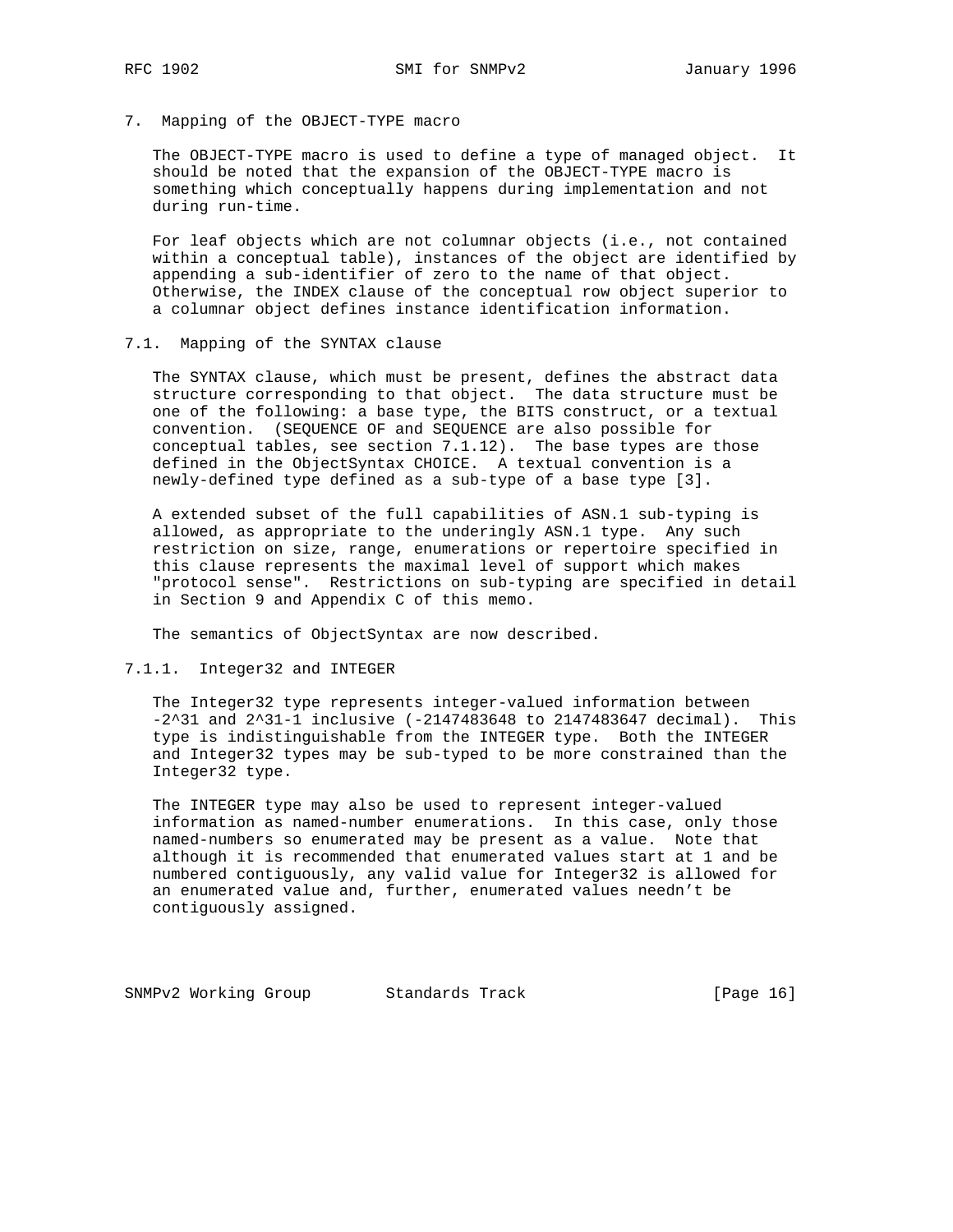Finally, a label for a named-number enumeration must consist of one or more letters or digits (no hyphens), up to a maximum of 64 characters, and the initial character must be a lower-case letter. (However, labels longer than 32 characters are not recommended.)

## 7.1.2. OCTET STRING

 The OCTET STRING type represents arbitrary binary or textual data. Although there is no SMI-specified size limitation for this type, MIB designers should realize that there may be implementation and interoperability limitations for sizes in excess of 255 octets.

## 7.1.3. OBJECT IDENTIFIER

 The OBJECT IDENTIFIER type represents administratively assigned names. Any instance of this type may have at most 128 sub identifiers. Further, each sub-identifier must not exceed the value 2^32-1 (4294967295 decimal).

#### 7.1.4. The BITS construct

 The BITS construct represents an enumeration of named bits. This collection is assigned non-negative, contiguous values, starting at zero. Only those named-bits so enumerated may be present in a value. (Thus, enumerations must be assigned to consecutive bits; however, see Section 9 for refinements of an object with this syntax.)

 Although there is no SMI-specified limitation on the number of enumerations (and therefore on the length of a value), MIB designers should realize that there may be implementation and interoperability limitations for sizes in excess of 128 bits.

 Finally, a label for a named-number enumeration must consist of one or more letters or digits (no hyphens), up to a maximum of 64 characters, and the initial character must be a lower-case letter. (However, labels longer than 32 characters are not recommended.)

## 7.1.5. IpAddress

 The IpAddress type represents a 32-bit internet address. It is represented as an OCTET STRING of length 4, in network byte-order.

 Note that the IpAddress type is a tagged type for historical reasons. Network addresses should be represented using an invocation of the TEXTUAL-CONVENTION macro [3].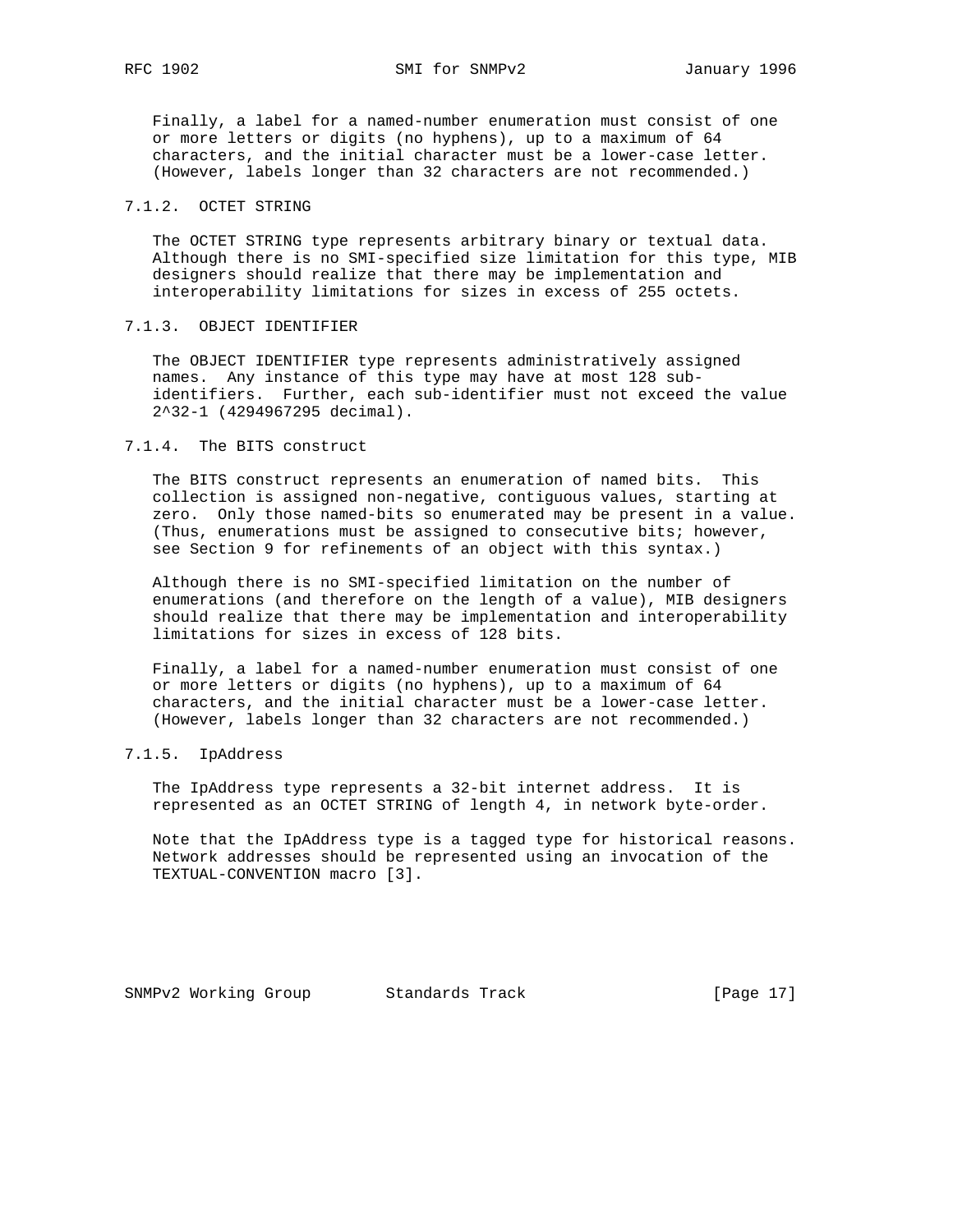## 7.1.6. Counter32

 The Counter32 type represents a non-negative integer which monotonically increases until it reaches a maximum value of 2^32-1 (4294967295 decimal), when it wraps around and starts increasing again from zero.

 Counters have no defined "initial" value, and thus, a single value of a Counter has (in general) no information content. Discontinuities in the monotonically increasing value normally occur at re initialization of the management system, and at other times as specified in the description of an object-type using this ASN.1 type. If such other times can occur, for example, the creation of an object instance at times other than re-initialization, then a corresponding object should be defined with a SYNTAX clause value of TimeStamp (a textual convention defined in [3]) indicating the time of the last discontinuity.

 The value of the MAX-ACCESS clause for objects with a SYNTAX clause value of Counter32 is either "read-only" or "accessible-for-notify".

 A DEFVAL clause is not allowed for objects with a SYNTAX clause value of Counter32.

## 7.1.7. Gauge32

 The Gauge32 type represents a non-negative integer, which may increase or decrease, but shall never exceed a maximum value. The maximum value can not be greater than 2^32-1 (4294967295 decimal). The value of a Gauge has its maximum value whenever the information being modeled is greater or equal to that maximum value; if the information being modeled subsequently decreases below the maximum value, the Gauge also decreases.

# 7.1.8. TimeTicks

 The TimeTicks type represents a non-negative integer which represents the time, modulo 2^32 (4294967296 decimal), in hundredths of a second between two epochs. When objects are defined which use this ASN.1 type, the description of the object identifies both of the reference epochs.

 For example, [3] defines the TimeStamp textual convention which is based on the TimeTicks type. With a TimeStamp, the first reference epoch is defined as the time when sysUpTime [5] was zero, and the second reference epoch is defined as the current value of sysUpTime.

The TimeTicks type may not be sub-typed.

SNMPv2 Working Group Standards Track [Page 18]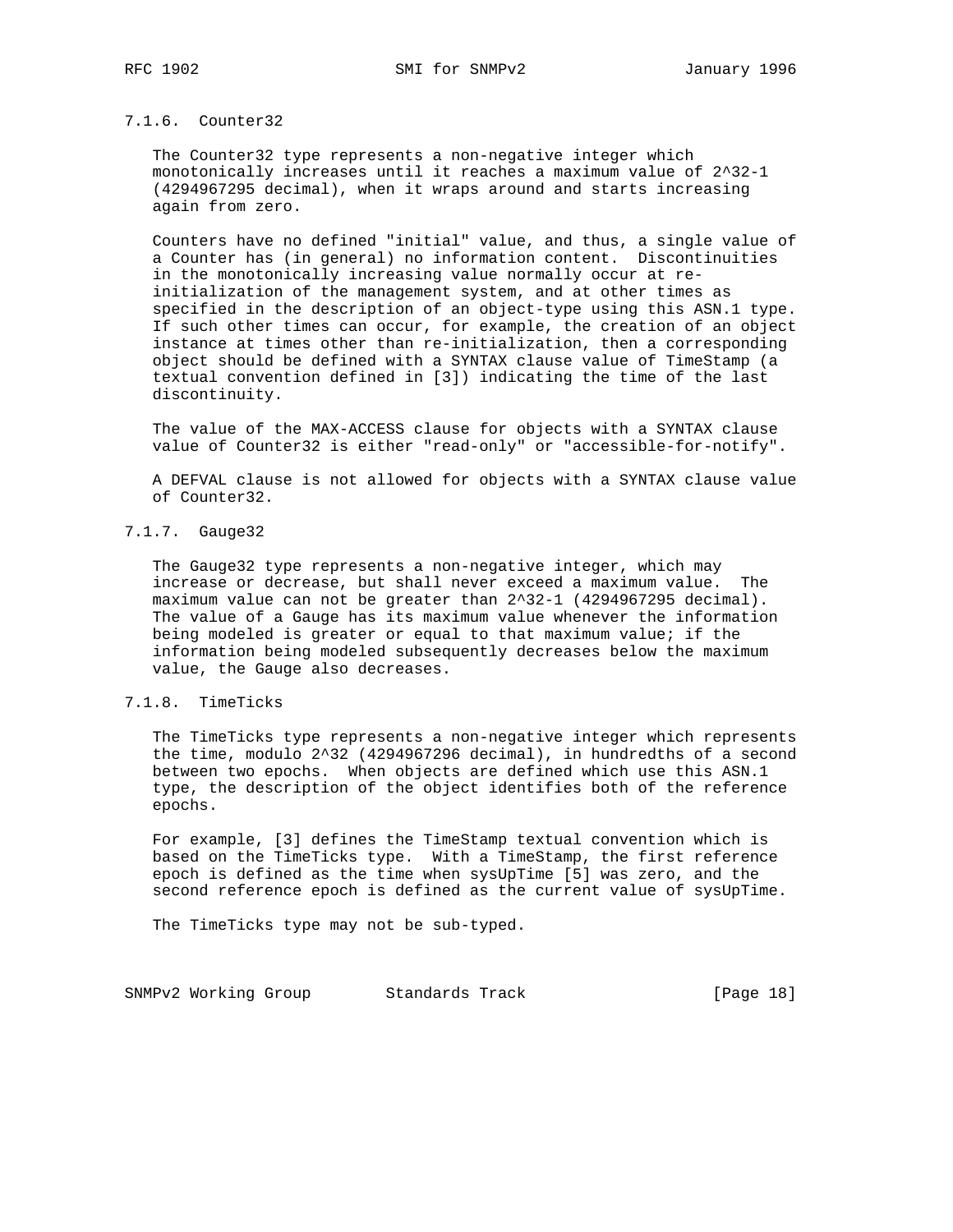### 7.1.9. Opaque

 The Opaque type is provided solely for backward-compatibility, and shall not be used for newly-defined object types.

 The Opaque type supports the capability to pass arbitrary ASN.1 syntax. A value is encoded using the ASN.1 Basic Encoding Rules [4] into a string of octets. This, in turn, is encoded as an OCTET STRING, in effect "double-wrapping" the original ASN.1 value.

 Note that a conforming implementation need only be able to accept and recognize opaquely-encoded data. It need not be able to unwrap the data and then interpret its contents.

 A requirement on "standard" MIB modules is that no object may have a SYNTAX clause value of Opaque.

# 7.1.10. Counter64

 The Counter64 type represents a non-negative integer which monotonically increases until it reaches a maximum value of 2^64-1 (18446744073709551615 decimal), when it wraps around and starts increasing again from zero.

 Counters have no defined "initial" value, and thus, a single value of a Counter has (in general) no information content. Discontinuities in the monotonically increasing value normally occur at re initialization of the management system, and at other times as specified in the description of an object-type using this ASN.1 type. If such other times can occur, for example, the creation of an object instance at times other than re-initialization, then a corresponding object should be defined with a SYNTAX clause value of TimeStamp (a textual convention defined in [3]) indicating the time of the last discontinuity.

 The value of the MAX-ACCESS clause for objects with a SYNTAX clause value of Counter64 is either "read-only" or "accessible-for-notify".

 A requirement on "standard" MIB modules is that the Counter64 type may be used only if the information being modeled would wrap in less than one hour if the Counter32 type was used instead.

 A DEFVAL clause is not allowed for objects with a SYNTAX clause value of Counter64.

SNMPv2 Working Group Standards Track [Page 19]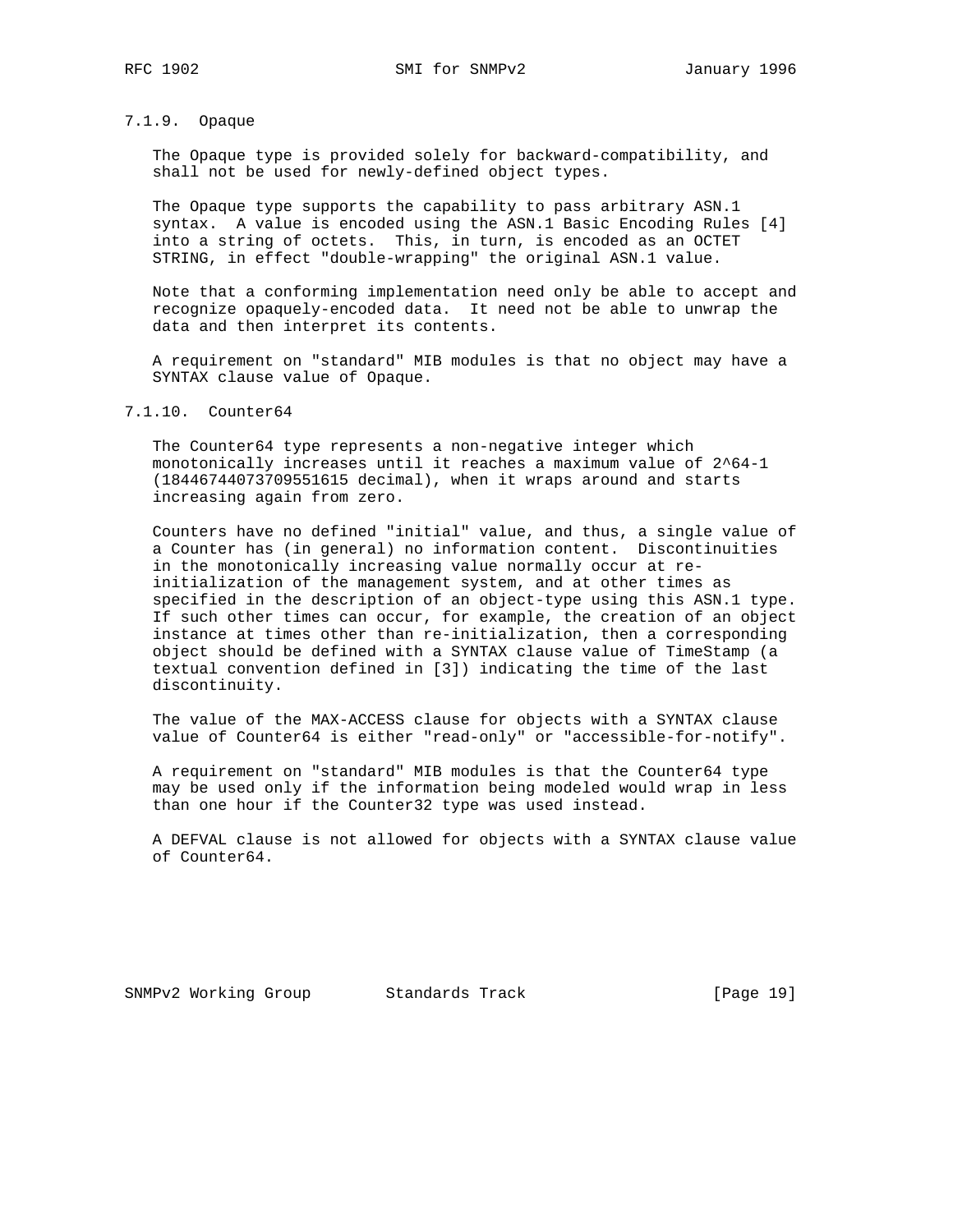## 7.1.11. Unsigned32

 The Unsigned32 type represents integer-valued information between 0 and 2^32-1 inclusive (0 to 4294967295 decimal).

### 7.1.12. Conceptual Tables

 Management operations apply exclusively to scalar objects. However, it is sometimes convenient for developers of management applications to impose an imaginary, tabular structure on an ordered collection of objects within the MIB. Each such conceptual table contains zero or more rows, and each row may contain one or more scalar objects, termed columnar objects. This conceptualization is formalized by using the OBJECT-TYPE macro to define both an object which corresponds to a table and an object which corresponds to a row in that table. A conceptual table has SYNTAX of the form:

SEQUENCE OF <EntryType>

 where <EntryType> refers to the SEQUENCE type of its subordinate conceptual row. A conceptual row has SYNTAX of the form:

<EntryType>

where <EntryType> is a SEQUENCE type defined as follows:

<EntryType> ::= SEQUENCE { <type1>, ... , <typeN> }

 where there is one <type> for each subordinate object, and each <type> is of the form:

<descriptor> <syntax>

where <descriptor> is the descriptor naming a subordinate object, and <syntax> has the value of that subordinate object's SYNTAX clause, normally omitting the sub-typing information. Further, these ASN.1 types are always present (the DEFAULT and OPTIONAL clauses are disallowed in the SEQUENCE definition). The MAX-ACCESS clause for conceptual tables and rows is "not-accessible".

7.1.12.1. Creation and Deletion of Conceptual Rows

 For newly-defined conceptual rows which allow the creation of new object instances and/or the deletion of existing object instances, there should be one columnar object with a SYNTAX clause value of RowStatus (a textual convention defined in [3]) and a MAX-ACCESS clause value of read-create. By convention, this is termed the status column for the conceptual row.

SNMPv2 Working Group Standards Track [Page 20]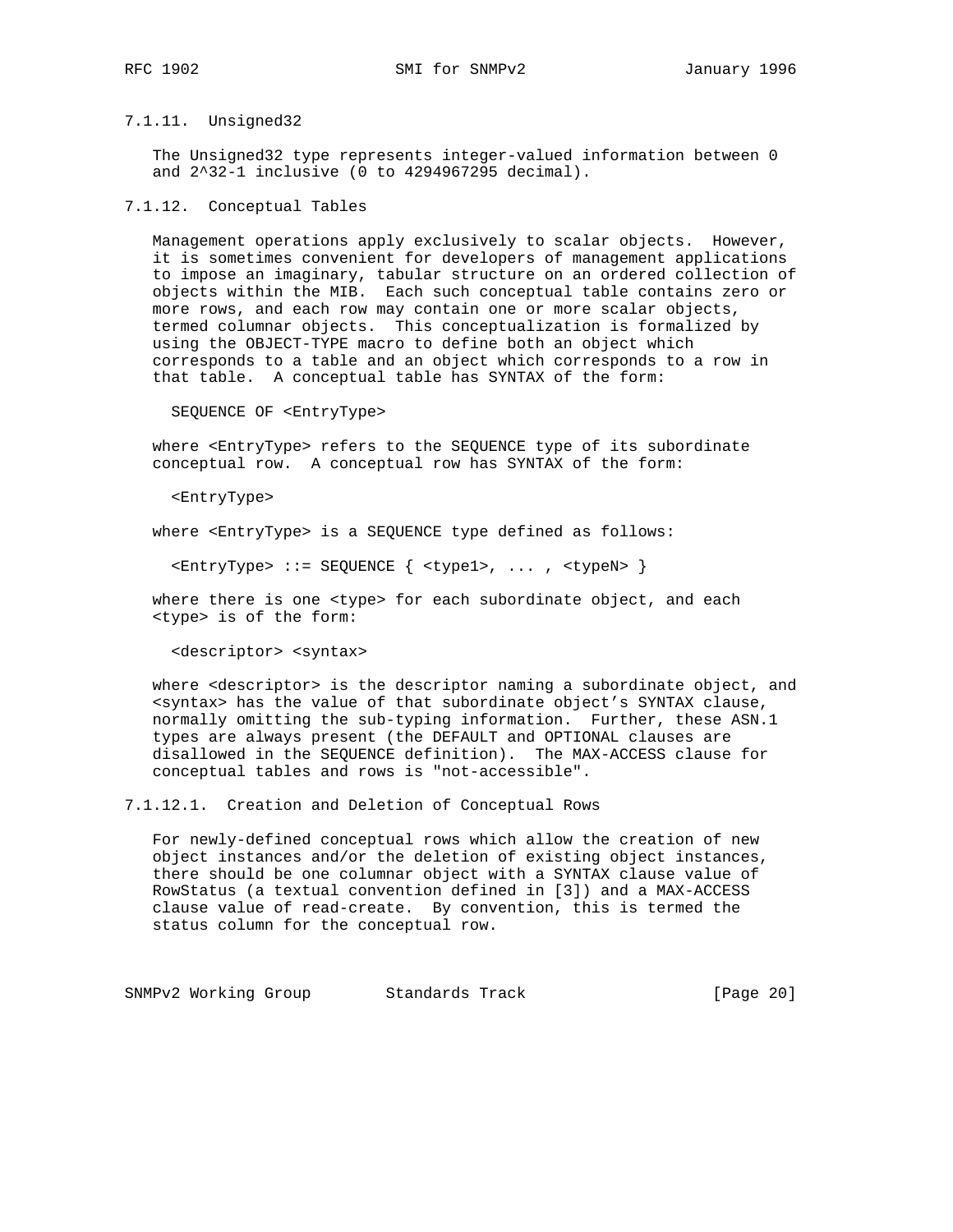### 7.2. Mapping of the UNITS clause

 This UNITS clause, which need not be present, contains a textual definition of the units associated with that object.

7.3. Mapping of the MAX-ACCESS clause

 The MAX-ACCESS clause, which must be present, defines whether it makes "protocol sense" to read, write and/or create an instance of the object, or to include its value in a notification. This is the maximal level of access for the object. (This maximal level of access is independent of any administrative authorization policy.)

 The value "read-write" indicates that read and write access make "protocol sense", but create does not. The value "read-create" indicates that read, write and create access make "protocol sense". The value "not-accessible" indicates an auxiliary object (see Section 7.7). The value "accessible-for-notify" indicates an object which is accessible only via a notification (e.g., snmpTrapOID [5]).

 These values are ordered, from least to greatest: "not-accessible", "accessible-for-notify", "read-only", "read-write", "read-create".

 If any columnar object in a conceptual row has "read-create" as its maximal level of access, then no other columnar object of the same conceptual row may have a maximal access of "read-write". (Note that "read-create" is a superset of "read-write".)

7.4. Mapping of the STATUS clause

 The STATUS clause, which must be present, indicates whether this definition is current or historic.

 The values "current", and "obsolete" are self-explanatory. The "deprecated" value indicates that the definition is obsolete, but that an implementor may wish to support that object to foster interoperability with older implementations.

7.5. Mapping of the DESCRIPTION clause

 The DESCRIPTION clause, which must be present, contains a textual definition of that object which provides all semantic definitions necessary for implementation, and should embody any information which would otherwise be communicated in any ASN.1 commentary annotations associated with the object.

SNMPv2 Working Group Standards Track [Page 21]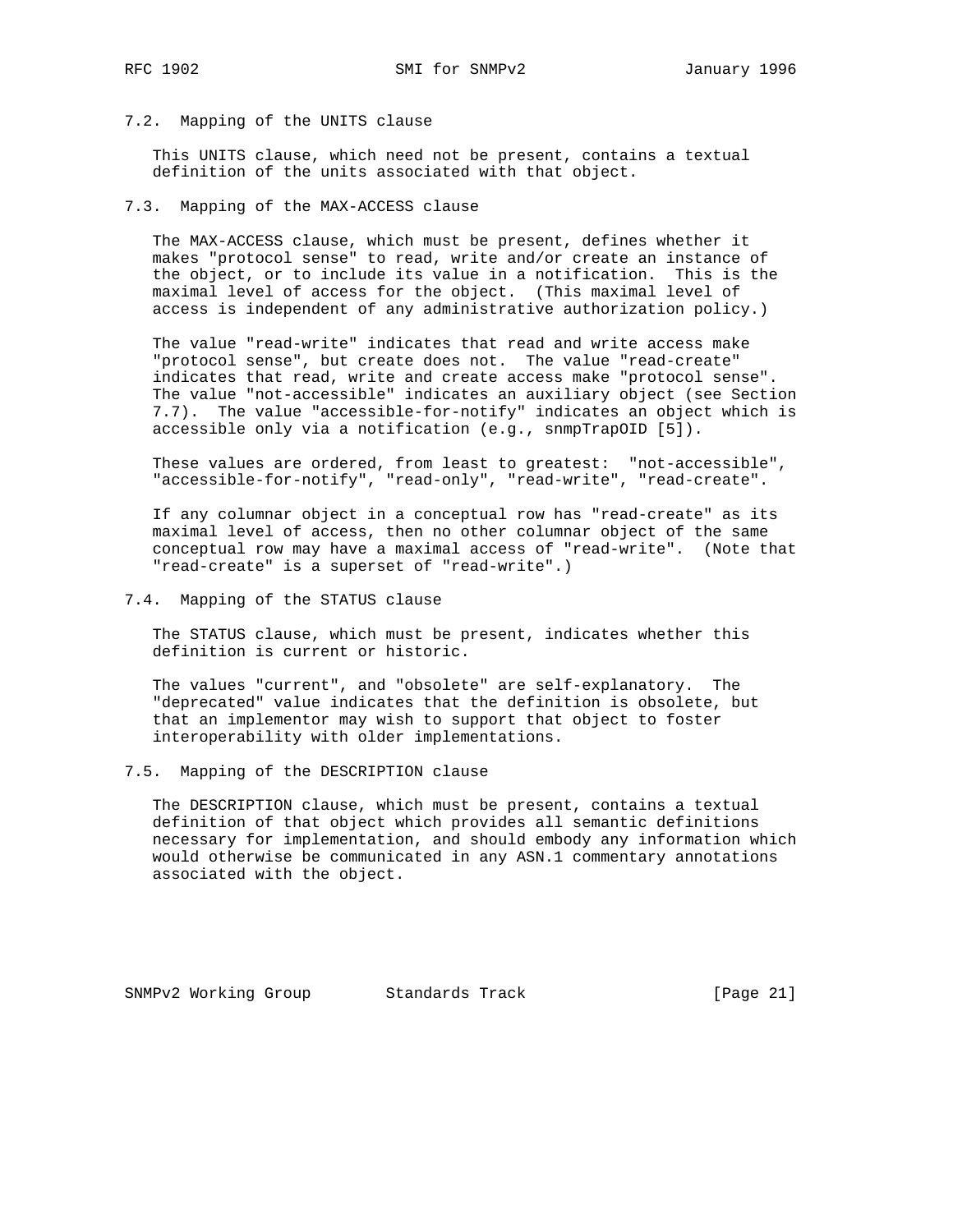7.6. Mapping of the REFERENCE clause

 The REFERENCE clause, which need not be present, contains a textual cross-reference to an object defined in some other information module. This is useful when de-osifying a MIB module produced by some other organization.

7.7. Mapping of the INDEX clause

 The INDEX clause, which must be present if that object corresponds to a conceptual row (unless an AUGMENTS clause is present instead), and must be absent otherwise, defines instance identification information for the columnar objects subordinate to that object.

 The instance identification information in an INDEX clause must specify object(s) such that value(s) of those object(s) will unambiguously distinguish a conceptual row. The syntax of those objects indicate how to form the instance-identifier:

- (1) integer-valued: a single sub-identifier taking the integer value (this works only for non-negative integers);
- (2) string-valued, fixed-length strings (or variable-length preceded by the IMPLIED keyword): 'n' sub-identifiers, where 'n' is the length of the string (each octet of the string is encoded in a separate sub-identifier);
- (3) string-valued, variable-length strings (not preceded by the IMPLIED keyword): 'n+1' sub-identifiers, where 'n' is the length of the string (the first sub-identifier is 'n' itself, following this, each octet of the string is encoded in a separate sub-identifier);
- (4) object identifier-valued (when preceded by the IMPLIED keyword): 'n' sub-identifiers, where 'n' is the number of sub-identifiers in the value (each sub-identifier of the value is copied into a separate sub-identifier);
- (5) object identifier-valued (when not preceded by the IMPLIED keyword): 'n+1' sub-identifiers, where 'n' is the number of sub identifiers in the value (the first sub-identifier is 'n' itself, following this, each sub-identifier in the value is copied);
- (6) IpAddress-valued: 4 sub-identifiers, in the familiar a.b.c.d notation.

 Note that the IMPLIED keyword can only be present for an object having a variable-length syntax (e.g., variable-length strings or object identifier-valued objects), Further, the IMPLIED keyword can

SNMPv2 Working Group Standards Track [Page 22]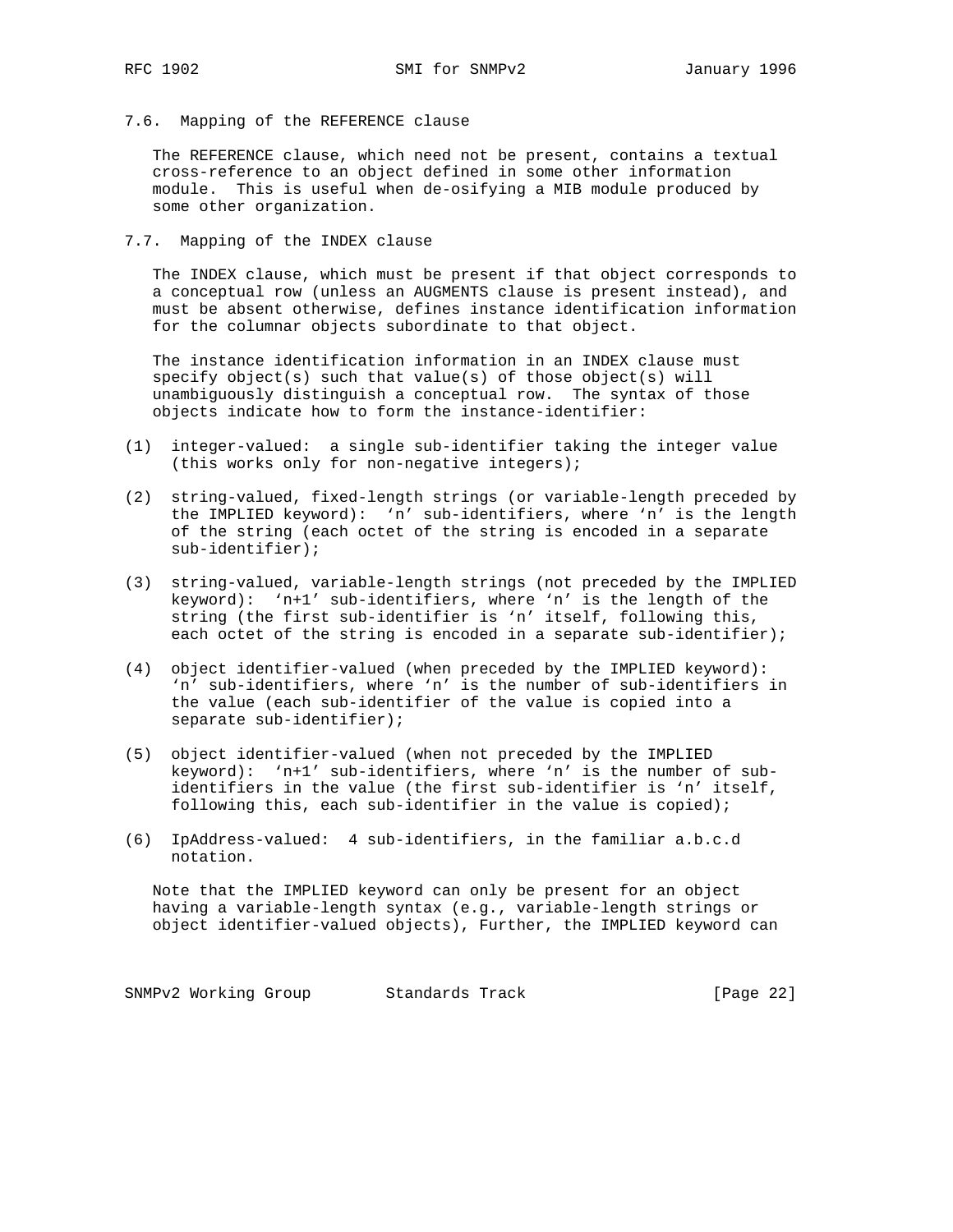only be associated with the last object in the INDEX clause. Finally, the IMPLIED keyword may not be used on a variable-length string object if that string might have a value of zero-length.

 Instances identified by use of integer-valued objects should be numbered starting from one (i.e., not from zero). The use of zero as a value for an integer-valued index object should be avoided, except in special cases.

 Objects which are both specified in the INDEX clause of a conceptual row and also columnar objects of the same conceptual row are termed auxiliary objects. The MAX-ACCESS clause for auxiliary objects is "not-accessible", except in the following circumstances:

- (1) within a MIB module originally written to conform to the SNMPv1 framework, and later converted to conform to the SNMPv2 framework; or
- (2) a conceptual row must contain at least one columnar object which is not an auxiliary object. In the event that all of a conceptual row's columnar objects are also specified in its INDEX clause, then one of them must be accessible, i.e., have a MAX-ACCESS clause of "read-only". (Note that this situation does not arise for a conceptual row allowing create access, since such a row will have a status column which will not be an auxiliary object.)

 Note that objects specified in a conceptual row's INDEX clause need not be columnar objects of that conceptual row. In this situation, the DESCRIPTION clause of the conceptual row must include a textual explanation of how the objects which are included in the INDEX clause but not columnar objects of that conceptual row, are used in uniquely identifying instances of the conceptual row's columnar objects.

### 7.8. Mapping of the AUGMENTS clause

 The AUGMENTS clause, which must not be present unless the object corresponds to a conceptual row, is an alternative to the INDEX clause. Every object corresponding to a conceptual row has either an INDEX clause or an AUGMENTS clause.

 If an object corresponding to a conceptual row has an INDEX clause, that row is termed a base conceptual row; alternatively, if the object has an AUGMENTS clause, the row is said to be a conceptual row augmentation, where the AUGMENTS clause names the object corresponding to the base conceptual row which is augmented by this conceptual row augmentation. (Thus, a conceptual row augmentation cannot itself be augmented.) Instances of subordinate columnar objects of a conceptual row augmentation are identified according to

SNMPv2 Working Group Standards Track [Page 23]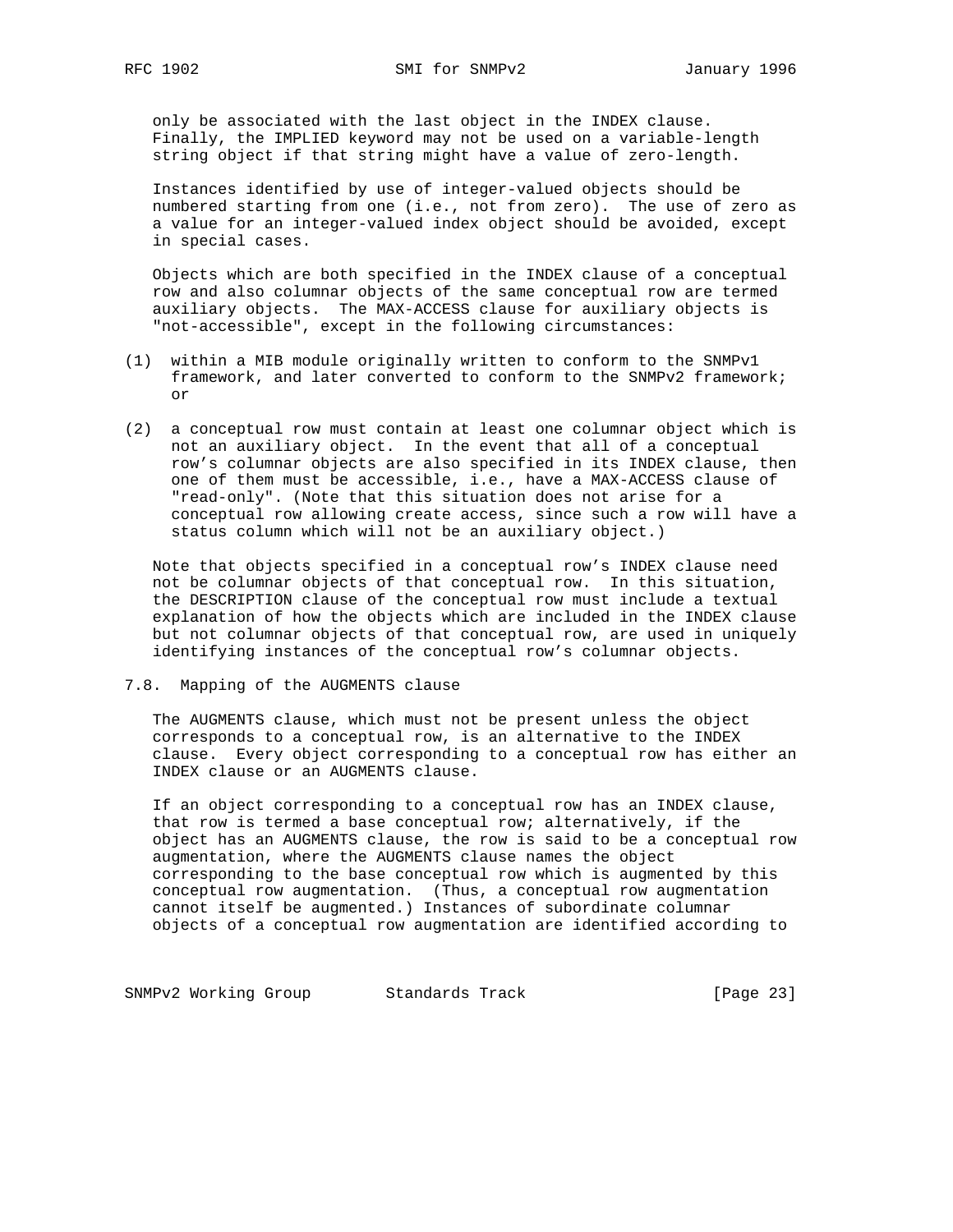the INDEX clause of the base conceptual row corresponding to the object named in the AUGMENTS clause. Further, instances of subordinate columnar objects of a conceptual row augmentation exist according to the same semantics as instances of subordinate columnar objects of the base conceptual row being augmented. As such, note that creation of a base conceptual row implies the correspondent creation of any conceptual row augmentations.

 For example, a MIB designer might wish to define additional columns in an "enterprise-specific" MIB which logically extend a conceptual row in a "standard" MIB. The "standard" MIB definition of the conceptual row would include the INDEX clause and the "enterprise specific" MIB would contain the definition of a conceptual row using the AUGMENTS clause. On the other hand, it would be incorrect to use the AUGMENTS clause for the relationship between RFC 1573's ifTable and the many media-specific MIBs which extend it for specific media (e.g., the dot3Table in RFC 1650), since not all interfaces are of the same media.

 Note that a base conceptual row may be augmented by multiple conceptual row augmentations.

7.8.1. Relation between INDEX and AUGMENTS clauses

 When defining instance identification information for a conceptual table:

- (1) If there is a one-to-one correspondence between the conceptual rows of this table and an existing table, then the AUGMENTS clause should be used.
- (2) Otherwise, if there is a sparse relationship between the conceptual rows of this table and an existing table, then an INDEX clause should be used which is identical to that in the existing table. For example, the relationship between RFC 1573's ifTable and a media-specific MIB which extends the ifTable for a specific media (e.g., the dot3Table in RFC 1650), is a sparse relationship.
- (3) Otherwise, if no existing objects have the required syntax and semantics, then auxiliary objects should be defined within the conceptual row for the new table, and those objects should be used within the INDEX clause for the conceptual row.
- 7.9. Mapping of the DEFVAL clause

 The DEFVAL clause, which need not be present, defines an acceptable default value which may be used at the discretion of a SNMPv2 entity acting in an agent role when an object instance is created.

SNMPv2 Working Group Standards Track [Page 24]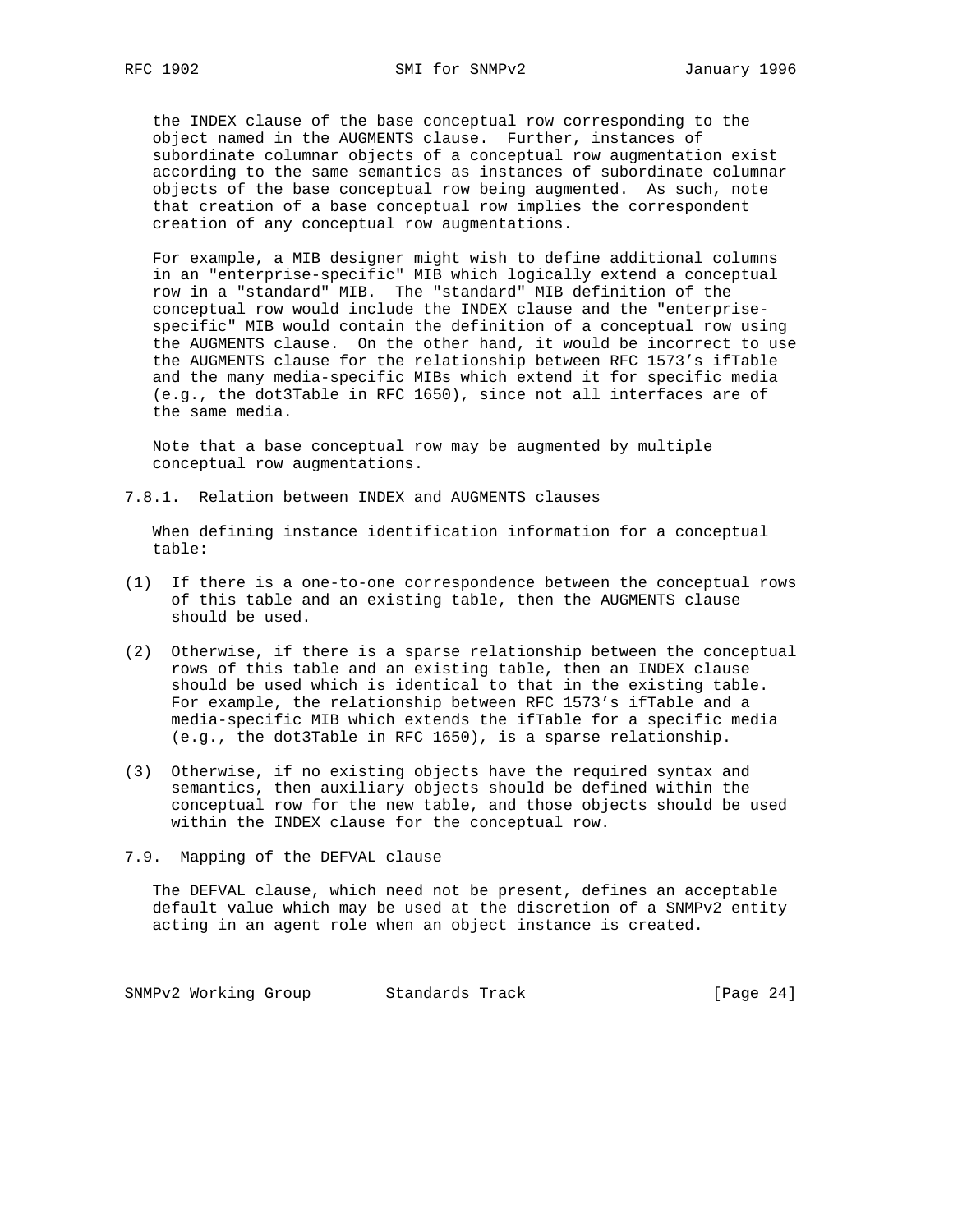During conceptual row creation, if an instance of a columnar object is not present as one of the operands in the correspondent management protocol set operation, then the value of the DEFVAL clause, if present, indicates an acceptable default value that a SNMPv2 entity acting in an agent role might use.

 The value of the DEFVAL clause must, of course, correspond to the SYNTAX clause for the object. If the value is an OBJECT IDENTIFIER, then it must be expressed as a single ASN.1 identifier, and not as a collection of sub-identifiers.

 Note that if an operand to the management protocol set operation is an instance of a read-only object, then the error 'notWritable' [6] will be returned. As such, the DEFVAL clause can be used to provide an acceptable default value that a SNMPv2 entity acting in an agent role might use.

By way of example, consider the following possible DEFVAL clauses:

| ObjectSyntax        | DEFVAL clause                              |
|---------------------|--------------------------------------------|
|                     |                                            |
| Integer32           | DEFVAL $\{ 1 \}$                           |
|                     | -- same for Gauge32, TimeTicks, Unsigned32 |
| INTEGER             | DEFVAL { valid } -- enumerated value       |
| <b>OCTET STRING</b> | DEFVAL { 'ffffffffffff'H }                 |
| OBJECT IDENTIFIER   | DEFVAL { sysDescr                          |
| <b>BITS</b>         | DEFVAL $\{ \}$ primary, secondary $\}$     |
|                     | -- enumerated values that are set          |
| IpAddress           | DEFVAL { 'c0210415'H } -- 192.33.4.21      |

 Object types with SYNTAX of Counter32 and Counter64 may not have DEFVAL clauses, since they do not have defined initial values. However, it is recommended that they be initialized to zero.

#### 7.10. Mapping of the OBJECT-TYPE value

 The value of an invocation of the OBJECT-TYPE macro is the name of the object, which is an OBJECT IDENTIFIER, an administratively assigned name.

When an OBJECT IDENTIFIER is assigned to an object:

(1) If the object corresponds to a conceptual table, then only a single assignment, that for a conceptual row, is present immediately beneath that object. The administratively assigned name for the conceptual row object is derived by appending a sub-identifier of "1" to the administratively assigned name for the conceptual table.

SNMPv2 Working Group Standards Track [Page 25]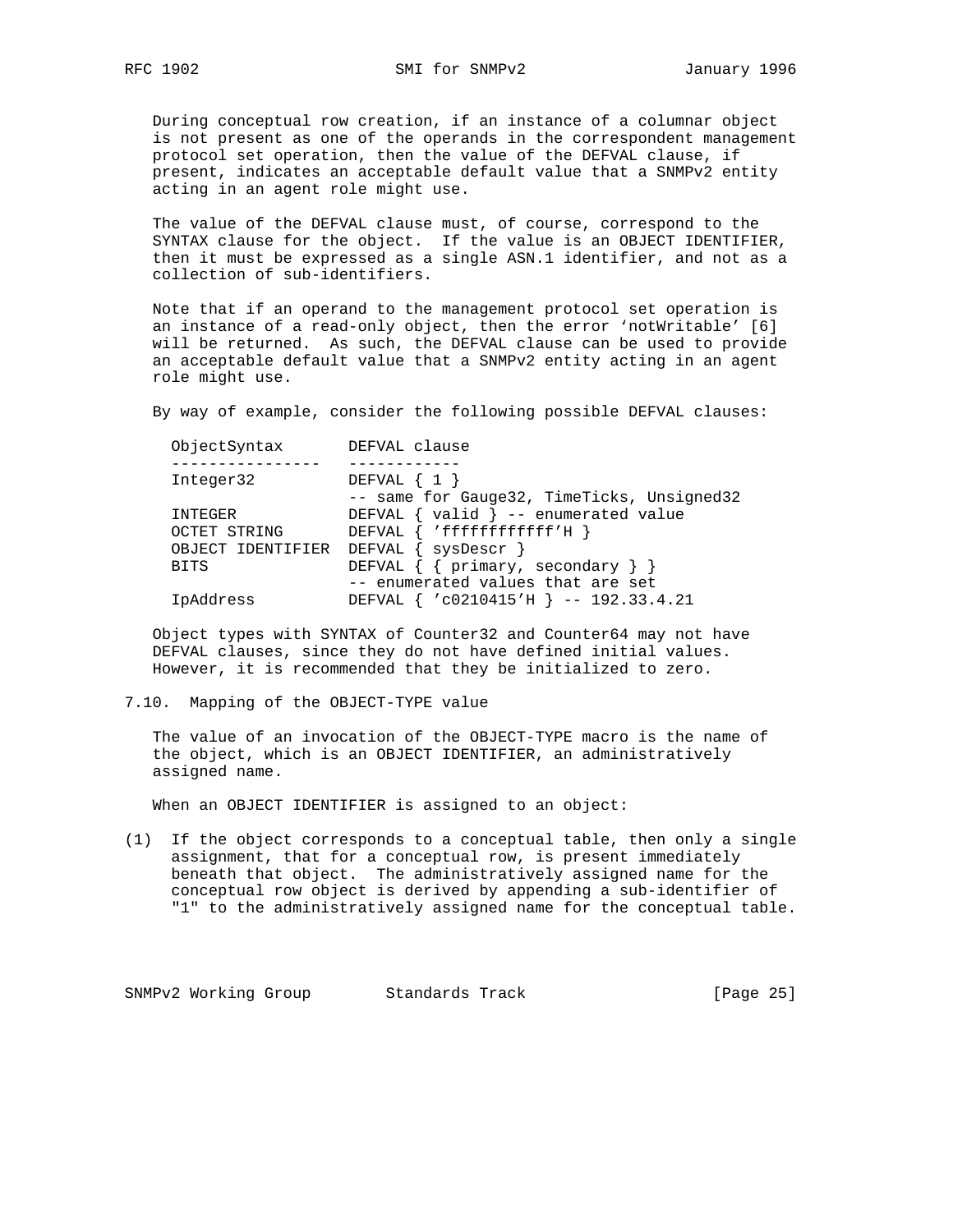- (2) If the object corresponds to a conceptual row, then at least one assignment, one for each column in the conceptual row, is present beneath that object. The administratively assigned name for each column is derived by appending a unique, positive sub-identifier to the administratively assigned name for the conceptual row.
- (3) Otherwise, no other OBJECT IDENTIFIERs which are subordinate to the object may be assigned.

 Note that the final sub-identifier of any administratively assigned name for an object shall be positive. A zero-valued final sub identifier is reserved for future use.

 Further note that although conceptual tables and rows are given administratively assigned names, these conceptual objects may not be manipulated in aggregate form by the management protocol.

7.11. Usage Example

 Consider how one might define a conceptual table and its subordinates. (This example uses the RowStatus textual convention defined in [3].)

evalSlot OBJECT-TYPE

 SYNTAX INTEGER MAX-ACCESS read-only STATUS current DESCRIPTION "The index number of the first unassigned entry in the evaluation table.

> A management station should create new entries in the evaluation table using this algorithm: first, issue a management protocol retrieval operation to determine the value of evalSlot; and, second, issue a management protocol set operation to create an instance of the evalStatus object setting its value to createAndGo(4) or createAndWait(5). If this latter operation succeeds, then the management station may continue modifying the instances corresponding to the newly created conceptual row, without fear of collision with other management stations."

::= { eval 1 }

evalTable OBJECT-TYPE SYNTAX SEQUENCE OF EvalEntry MAX-ACCESS not-accessible STATUS current DESCRIPTION

SNMPv2 Working Group Standards Track [Page 26]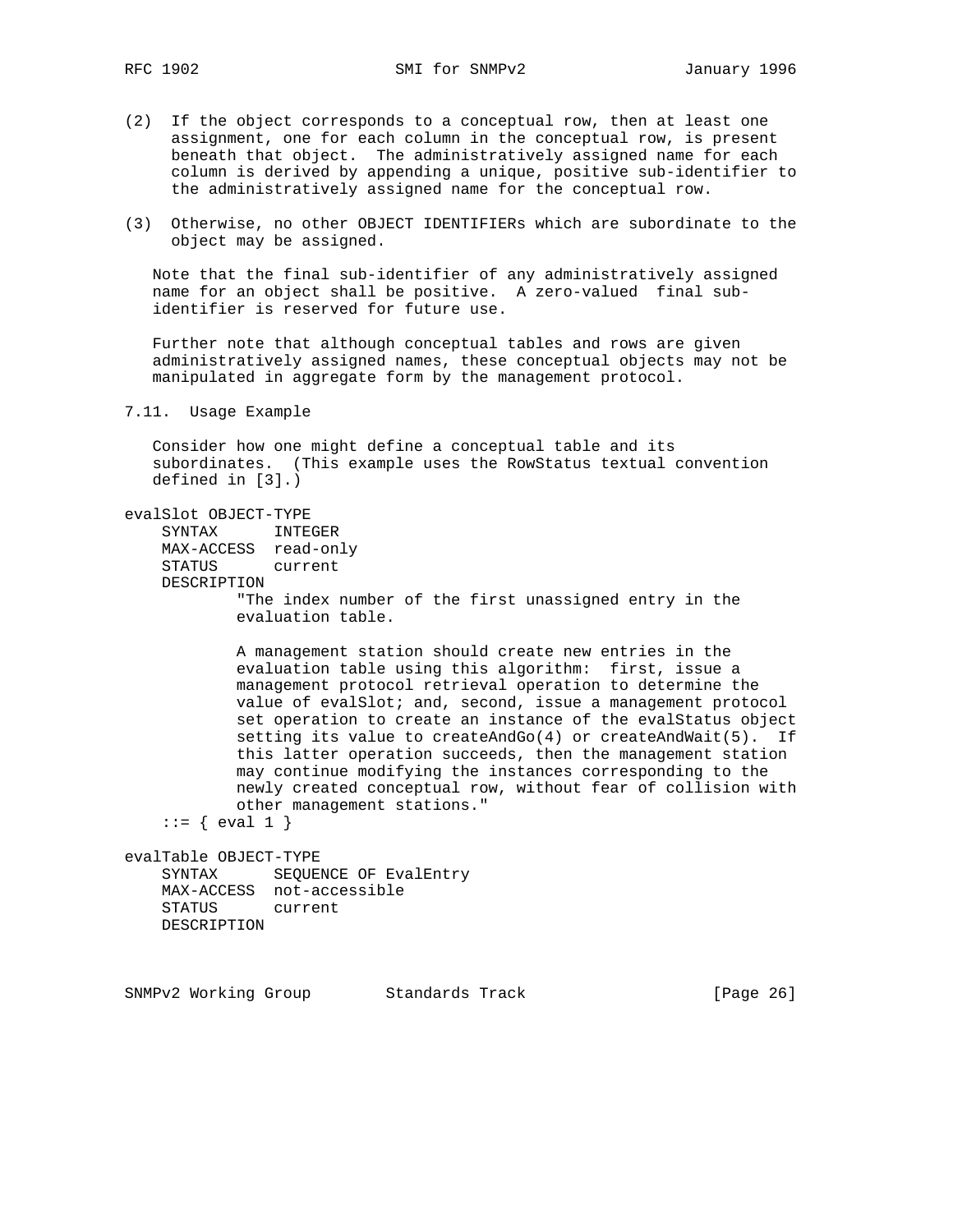```
 "The (conceptual) evaluation table."
   ::= { eval 2 }
evalEntry OBJECT-TYPE
    SYNTAX EvalEntry
    MAX-ACCESS not-accessible
    STATUS current
    DESCRIPTION
           "An entry (conceptual row) in the evaluation table."
    INDEX { evalIndex }
   ::= { evalTable 1 }
EvalEntry ::=
    SEQUENCE {
evalIndex Integer32,
 evalString DisplayString,
evalValue Integer32,
 evalStatus RowStatus
    }
evalIndex OBJECT-TYPE
    SYNTAX Integer32
    MAX-ACCESS not-accessible
    STATUS current
    DESCRIPTION
           "The auxiliary variable used for identifying instances of
            the columnar objects in the evaluation table."
       ::= { evalEntry 1 }
evalString OBJECT-TYPE
    SYNTAX DisplayString
    MAX-ACCESS read-create
    STATUS current
    DESCRIPTION
          "The string to evaluate."
       ::= { evalEntry 2 }
evalValue OBJECT-TYPE
    SYNTAX Integer32
    MAX-ACCESS read-only
    STATUS current
    DESCRIPTION
       "The value when evalString was last executed."
    DEFVAL { 0 }
     ::= { evalEntry 3 }
evalStatus OBJECT-TYPE
    SYNTAX RowStatus
```
SNMPv2 Working Group Standards Track [Page 27]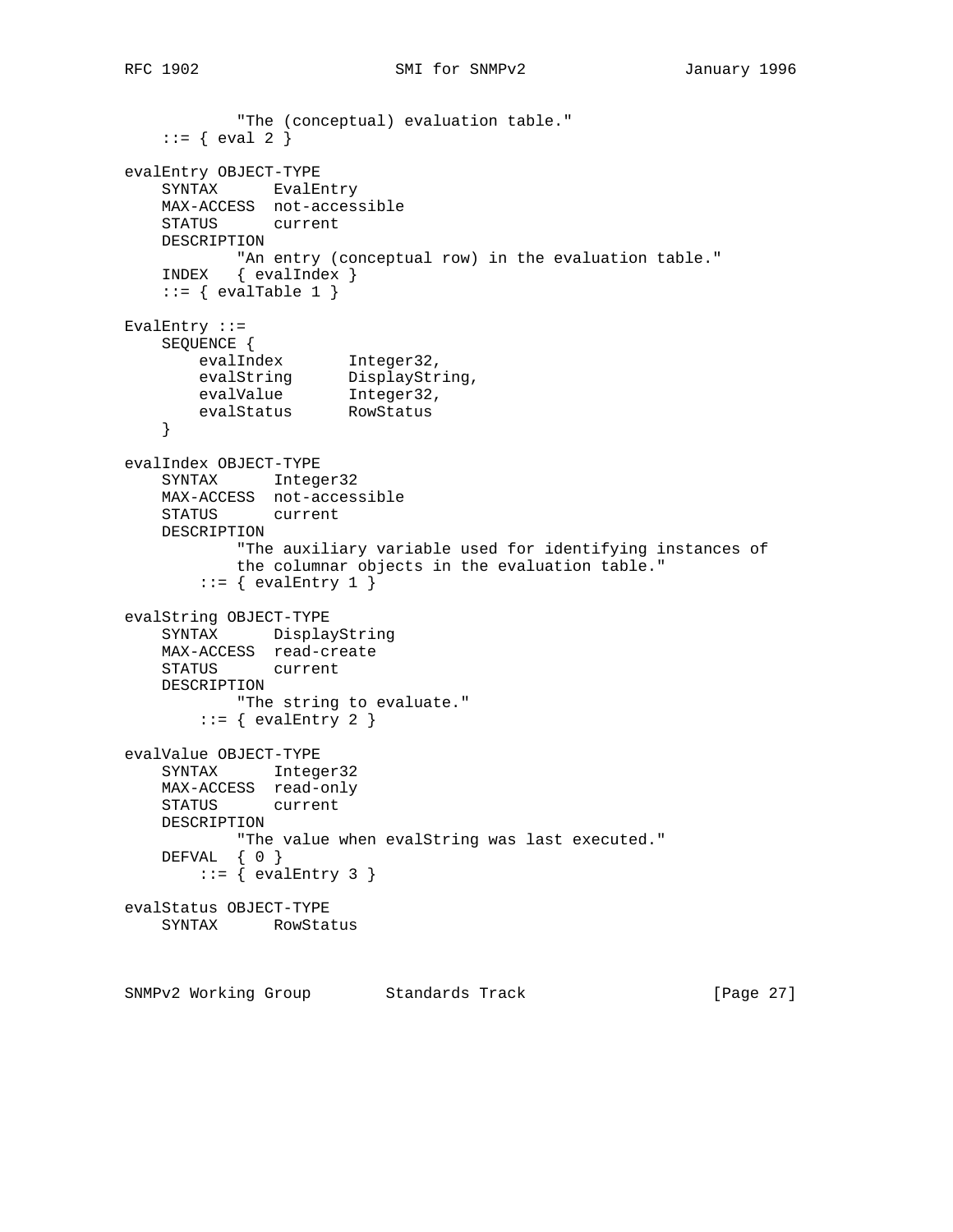```
 MAX-ACCESS read-create
 STATUS current
 DESCRIPTION
         "The status column used for creating, modifying, and
         deleting instances of the columnar objects in the evaluation
        table."
 DEFVAL { active }
  \cdot \cdot = \{ evalEntry 4 \}
```
8. Mapping of the NOTIFICATION-TYPE macro

 The NOTIFICATION-TYPE macro is used to define the information contained within an unsolicited transmission of management information (i.e., within either a SNMPv2-Trap-PDU or InformRequest- PDU). It should be noted that the expansion of the NOTIFICATION-TYPE macro is something which conceptually happens during implementation and not during run-time.

8.1. Mapping of the OBJECTS clause

 The OBJECTS clause, which need not be present, defines the ordered sequence of MIB object types which are contained within every instance of the notification. An object type specified in this clause may not have an MAX-ACCESS clause of "not-accessible".

8.2. Mapping of the STATUS clause

 The STATUS clause, which must be present, indicates whether this definition is current or historic.

 The values "current", and "obsolete" are self-explanatory. The "deprecated" value indicates that the definition is obsolete, but that an implementor may wish to support the notification to foster interoperability with older implementations.

8.3. Mapping of the DESCRIPTION clause

 The DESCRIPTION clause, which must be present, contains a textual definition of the notification which provides all semantic definitions necessary for implementation, and should embody any information which would otherwise be communicated in any ASN.1 commentary annotations associated with the notification. In particular, the DESCRIPTION clause should document which instances of the objects mentioned in the OBJECTS clause should be contained within notifications of this type.

SNMPv2 Working Group Standards Track [Page 28]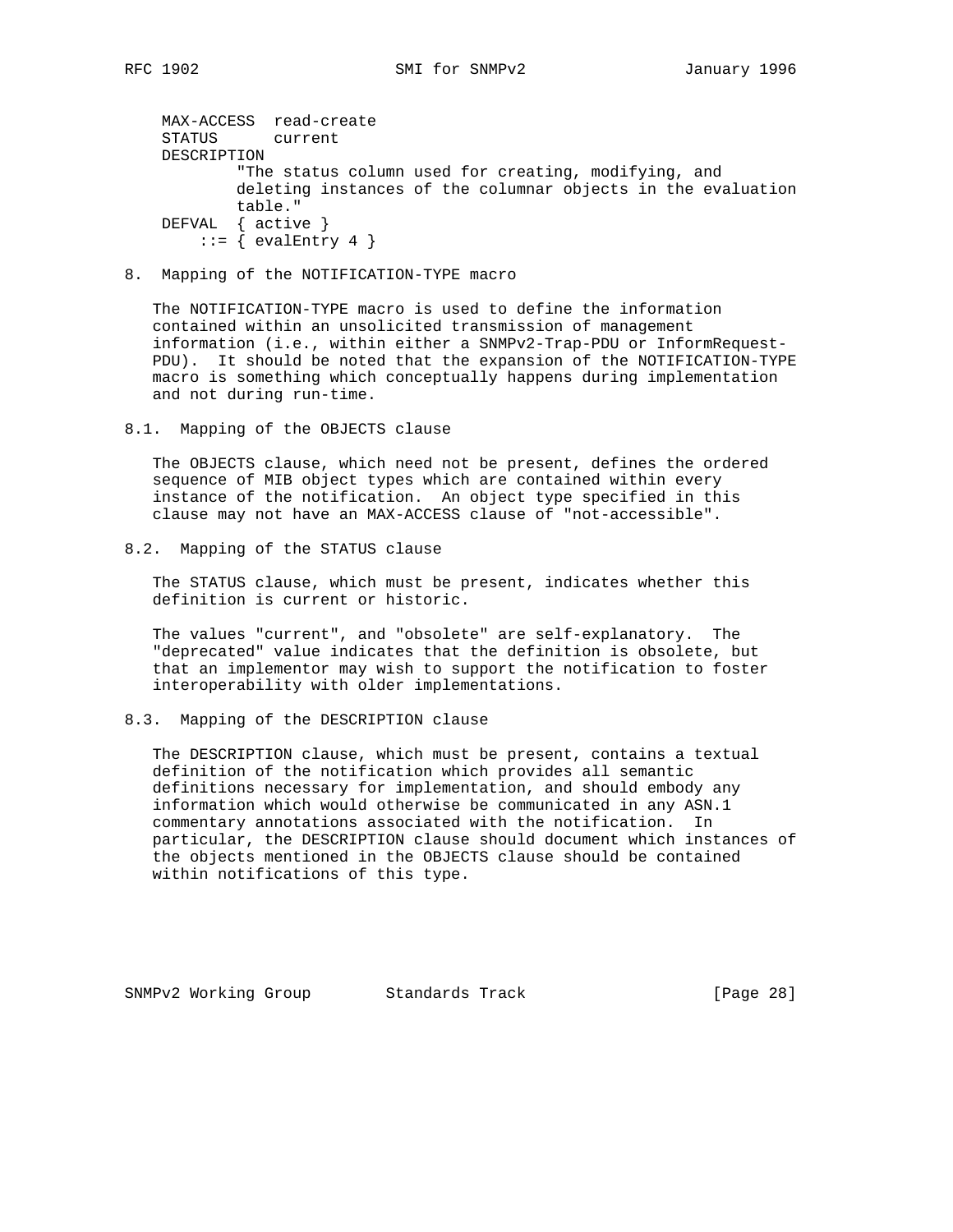8.4. Mapping of the REFERENCE clause

 The REFERENCE clause, which need not be present, contains a textual cross-reference to a notification defined in some other information module. This is useful when de-osifying a MIB module produced by some other organization.

8.5. Mapping of the NOTIFICATION-TYPE value

 The value of an invocation of the NOTIFICATION-TYPE macro is the name of the notification, which is an OBJECT IDENTIFIER, an administratively assigned name. In order to achieve compatibility with the procedures employed by proxy agents (see Section 3.1.2 of [7]), the next to last sub-identifier in the name of any newly defined notification must have the value zero.

 Sections 4.2.6 and 4.2.7 of [6] describe how the NOTIFICATION-TYPE macro is used to generate a SNMPv2-Trap-PDU or InformRequest-PDU, respectively.

8.6. Usage Example

Consider how a linkUp trap might be described:

linkUp NOTIFICATION-TYPE OBJECTS { ifIndex } STATUS current DESCRIPTION "A linkUp trap signifies that the SNMPv2 entity, acting in an agent role, recognizes that one of the communication links represented in its configuration has come up."  $::=$  { snmpTraps 4 }

According to this invocation, the trap authoritatively identified as

{ snmpTraps 4 }

is used to report a link coming up.

9. Refined Syntax

 Some macros have clauses which allows syntax to be refined, specifically: the SYNTAX clause of the OBJECT-TYPE macro, and the SYNTAX/WRITE-SYNTAX clauses of the MODULE-COMPLIANCE and AGENT- CAPABILITIES macros [2]. However, not all refinements of syntax are appropriate. In particular, the object's primitive or application type must not be changed.

SNMPv2 Working Group Standards Track [Page 29]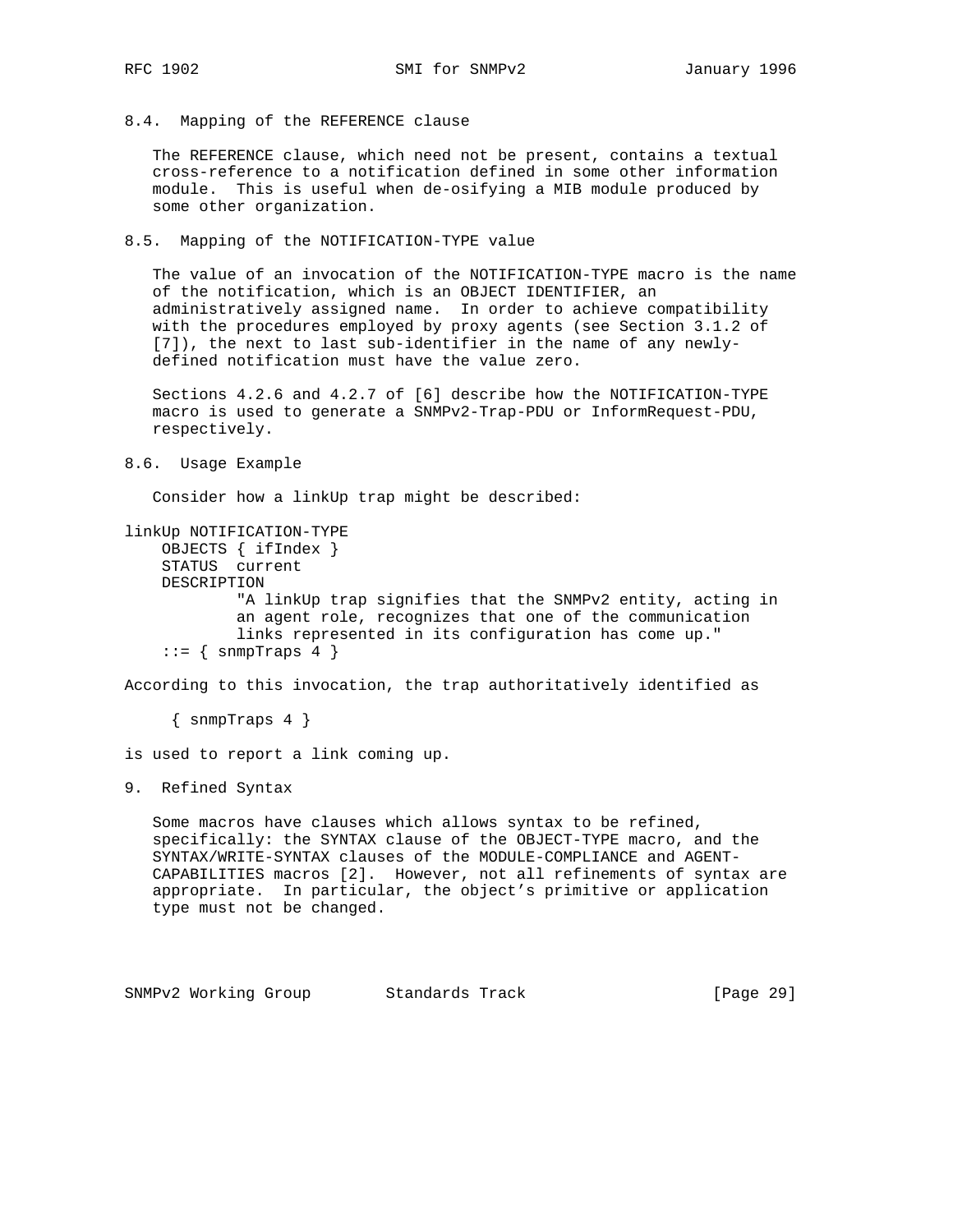Restrictions to Refinement on object syntax range enumeration size repertoire ----------------- ----- ----------- ---- ----------  $\texttt{INTER}$  (1) (2) - -Integer32  $(1)$  - - - -Unsigned32 (1) - - - - - -OCTET STRING  $(3)$   $(4)$  OBJECT IDENTIFIER - - - -  $\text{BITS}$  - (2) - - IpAddress - - - - Counter32 - - - - - - - - $Counter64$  - - - - - - - $Gauge32$   $(1)$  - - - - -TimeTicks - - - -

Further, the following restrictions apply:

where:

- (1) the range of permitted values may be refined by raising the lower bounds, by reducing the upper-bounds, and/or by reducing the alternative value/range choices;
- (2) the enumeration of named-values may be refined by removing one or more named-values (note that for BITS, a refinement may cause the enumerations to no longer be contiguous);
- (3) the size in characters of the value may be refined by raising the lower-bounds, by reducing the upper-bounds, and/or by reducing the alternative size choices; or,
- (4) the repertoire of characters in the value may be reduced by further sub-typing.

 Otherwise no refinements are possible. Further details on sub-typing are provided in Appendix C.

10. Extending an Information Module

 As experience is gained with a published information module, it may be desirable to revise that information module.

 To begin, the invocation of the MODULE-IDENTITY macro should be updated to include information about the revision. Usually, this consists of updating the LAST-UPDATED clause and adding a pair of REVISION and DESCRIPTION clauses. However, other existing clauses in the invocation may be updated.

SNMPv2 Working Group Standards Track [Page 30]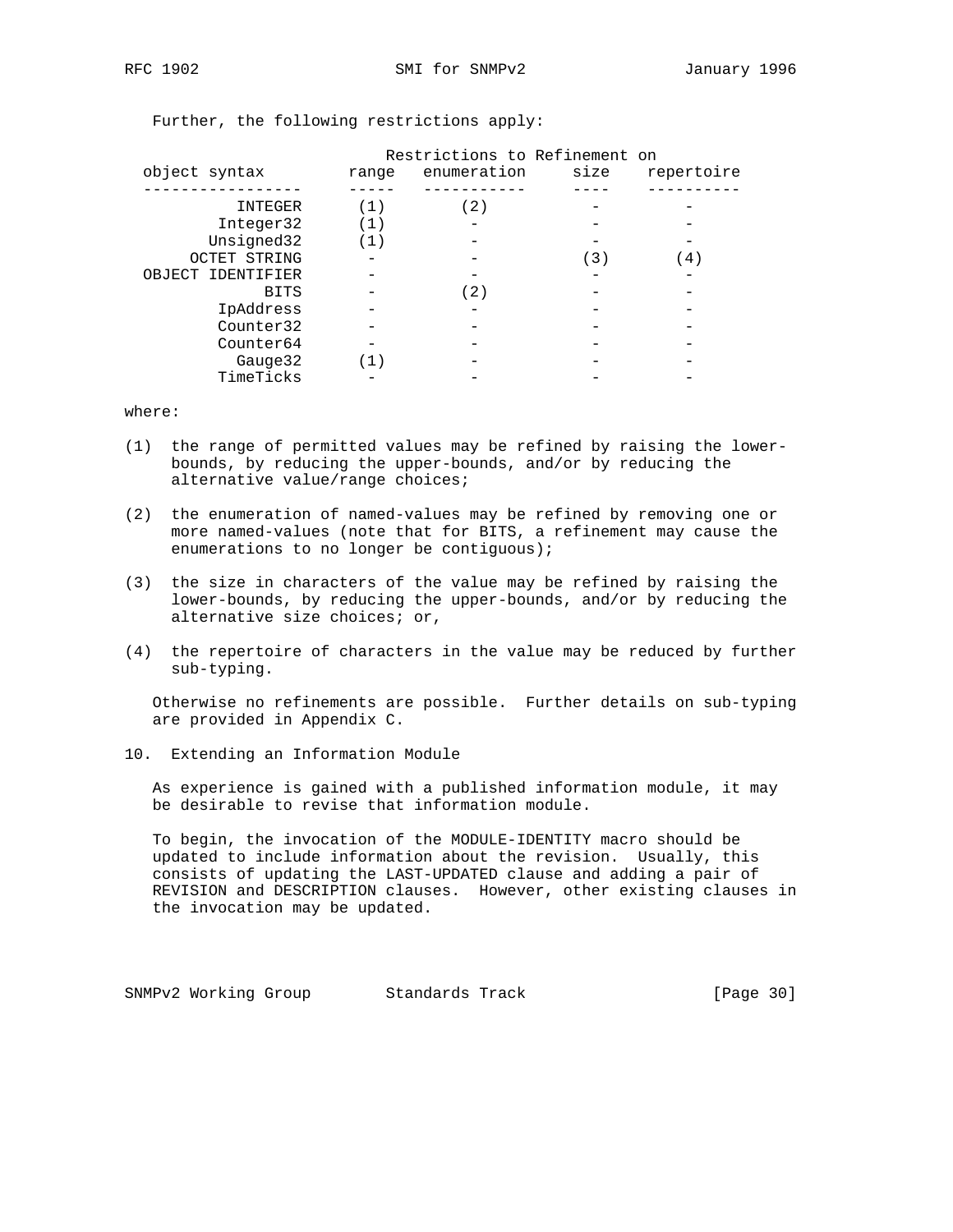Note that the module's label (e.g., "FIZBIN-MIB" from the example in Section 5.8), is not changed when the information module is revised.

10.1. Object Assignments

 If any non-editorial change is made to any clause of a object assignment, then the OBJECT IDENTIFIER value associated with that object assignment must also be changed, along with its associated descriptor.

10.2. Object Definitions

An object definition may be revised in any of the following ways:

- (1) A SYNTAX clause containing an enumerated INTEGER may have new enumerations added or existing labels changed.
- (2) A STATUS clause value of "current" may be revised as "deprecated" or "obsolete". Similarly, a STATUS clause value of "deprecated" may be revised as "obsolete".
- (3) A DEFVAL clause may be added or updated.
- (4) A REFERENCE clause may be added or updated.
- (5) A UNITS clause may be added.
- (6) A conceptual row may be augmented by adding new columnar objects at the end of the row.
- (7) Entirely new objects may be defined, named with previously unassigned OBJECT IDENTIFIER values.

 Otherwise, if the semantics of any previously defined object are changed (i.e., if a non-editorial change is made to any clause other those specifically allowed above), then the OBJECT IDENTIFIER value associated with that object must also be changed.

 Note that changing the descriptor associated with an existing object is considered a semantic change, as these strings may be used in an IMPORTS statement.

 Finally, note that if an object has the value of its STATUS clause changed, then the value of its DESCRIPTION clause should be updated accordingly.

SNMPv2 Working Group Standards Track [Page 31]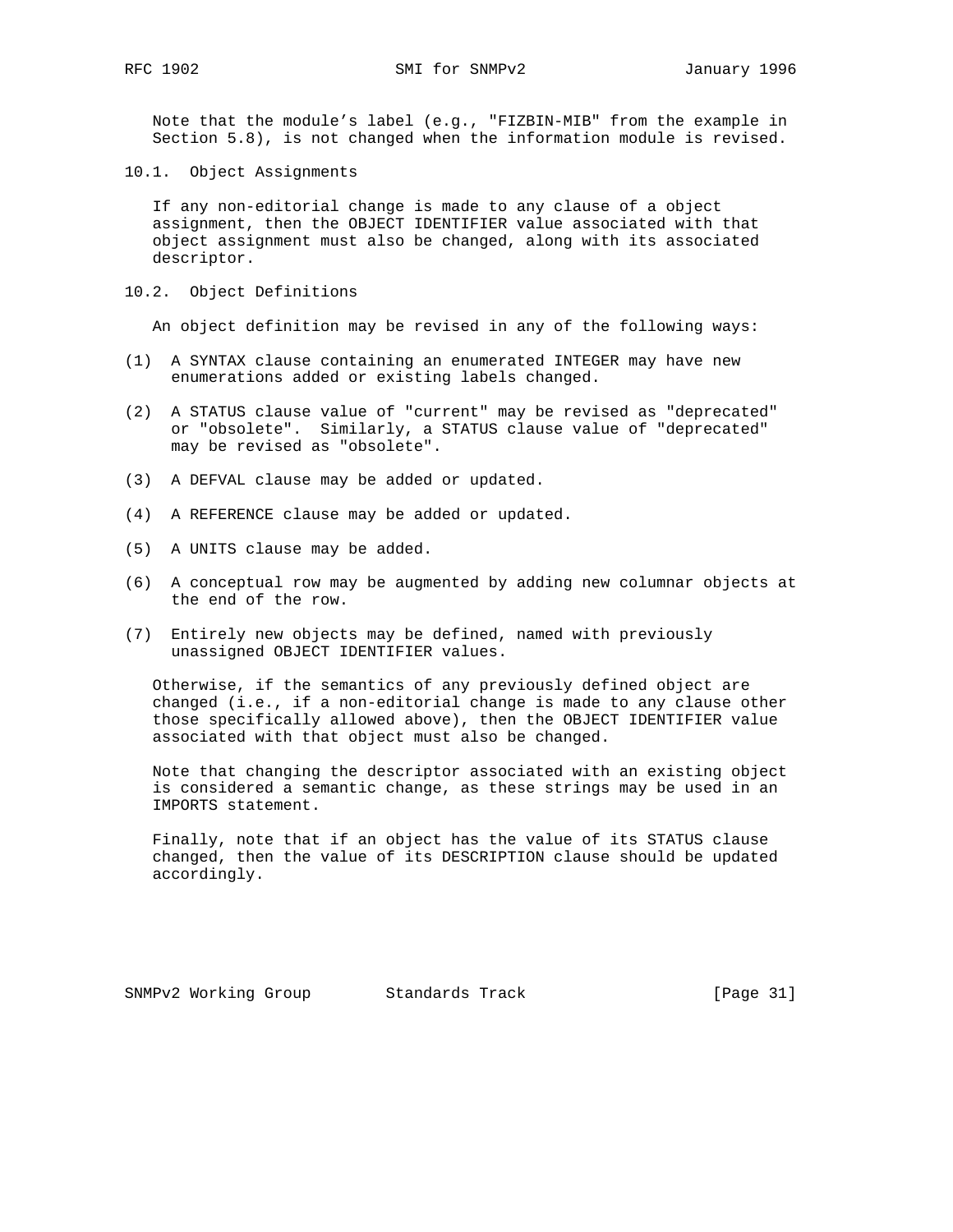# 10.3. Notification Definitions

 A notification definition may be revised in any of the following ways:

(1) A REFERENCE clause may be added or updated.

 Otherwise, if the semantics of any previously defined notification are changed (i.e., if a non-editorial change is made to any clause other those specifically allowed above), then the OBJECT IDENTIFIER value associated with that notification must also be changed.

 Note that changing the descriptor associated with an existing notification is considered a semantic change, as these strings may be used in an IMPORTS statement.

 Finally, note that if an object has the value of its STATUS clause changed, then the value of its DESCRIPTION clause should be updated accordingly.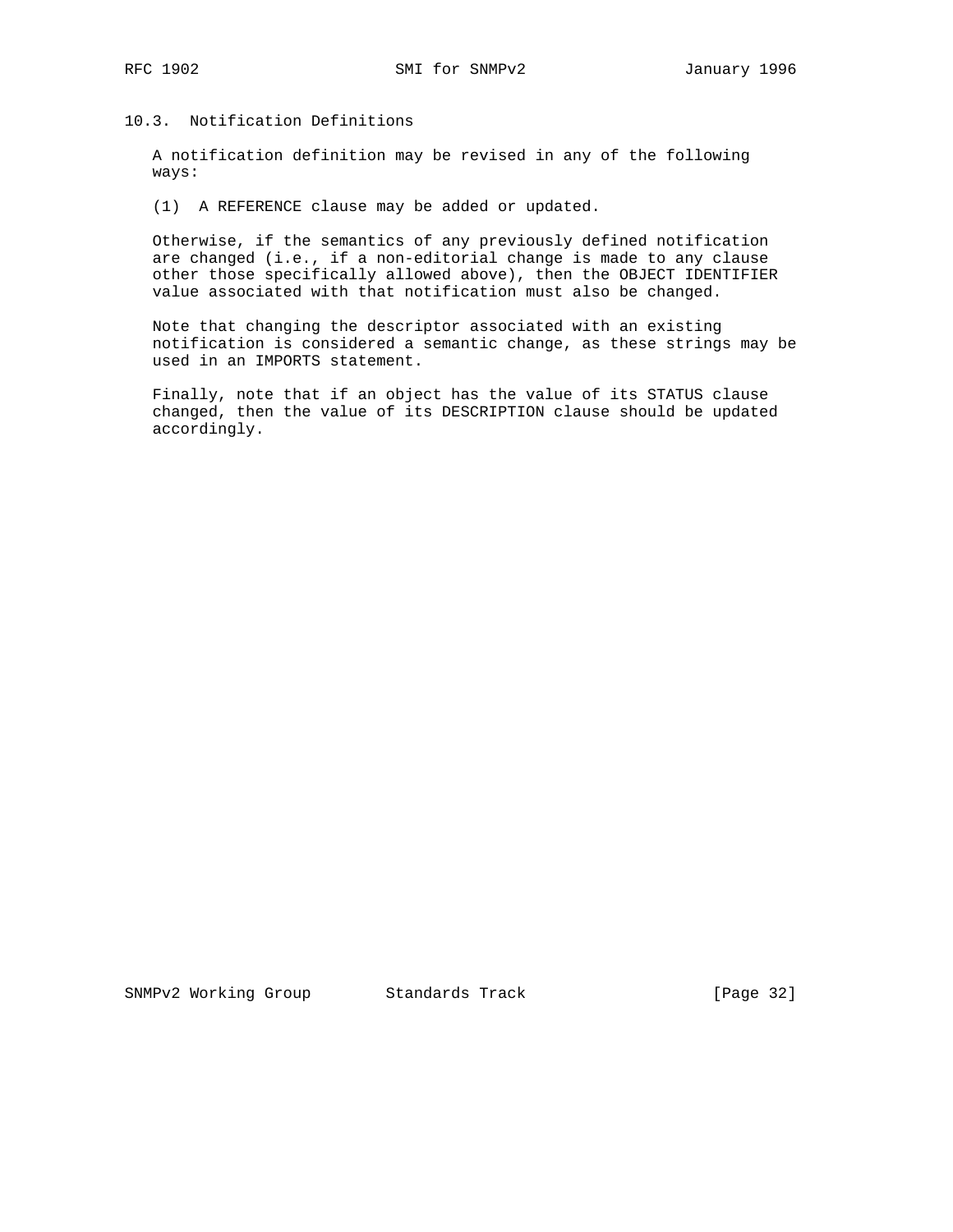## 11. Appendix A: de-OSIfying a MIB module

 There has been an increasing amount of work recently on taking MIBs defined by other organizations (e.g., the IEEE) and de-osifying them for use with the Internet-standard network management framework. The steps to achieve this are straight-forward, though tedious. Of course, it is helpful to already be experienced in writing MIB modules for use with the Internet-standard network management framework.

 The first step is to construct a skeletal MIB module, as shown earlier in Section 5.8. The next step is to categorize the objects into groups. Optional objects are not permitted. Thus, when a MIB module is created, optional objects must be placed in a additional groups, which, if implemented, all objects in the group must be implemented. For the first pass, it is wisest to simply ignore any optional objects in the original MIB: experience shows it is better to define a core MIB module first, containing only essential objects; later, if experience demands, other objects can be added.

#### 11.1. Managed Object Mapping

 Next for each managed object class, determine whether there can exist multiple instances of that managed object class. If not, then for each of its attributes, use the OBJECT-TYPE macro to make an equivalent definition.

 Otherwise, if multiple instances of the managed object class can exist, then define a conceptual table having conceptual rows each containing a columnar object for each of the managed object class's attributes. If the managed object class is contained within the containment tree of another managed object class, then the assignment of an object is normally required for each of the "distinguished attributes" of the containing managed object class. If they do not already exist within the MIB module, then they can be added via the definition of additional columnar objects in the conceptual row corresponding to the contained managed object class.

 In defining a conceptual row, it is useful to consider the optimization of network management operations which will act upon its columnar objects. In particular, it is wisest to avoid defining more columnar objects within a conceptual row, than can fit in a single PDU. As a rule of thumb, a conceptual row should contain no more than approximately 20 objects. Similarly, or as a way to abide by the "20 object guideline", columnar objects should be grouped into tables according to the expected grouping of network management operations upon them. As such, the content of conceptual rows should reflect typical access scenarios, e.g., they should be organized

SNMPv2 Working Group Standards Track [Page 33]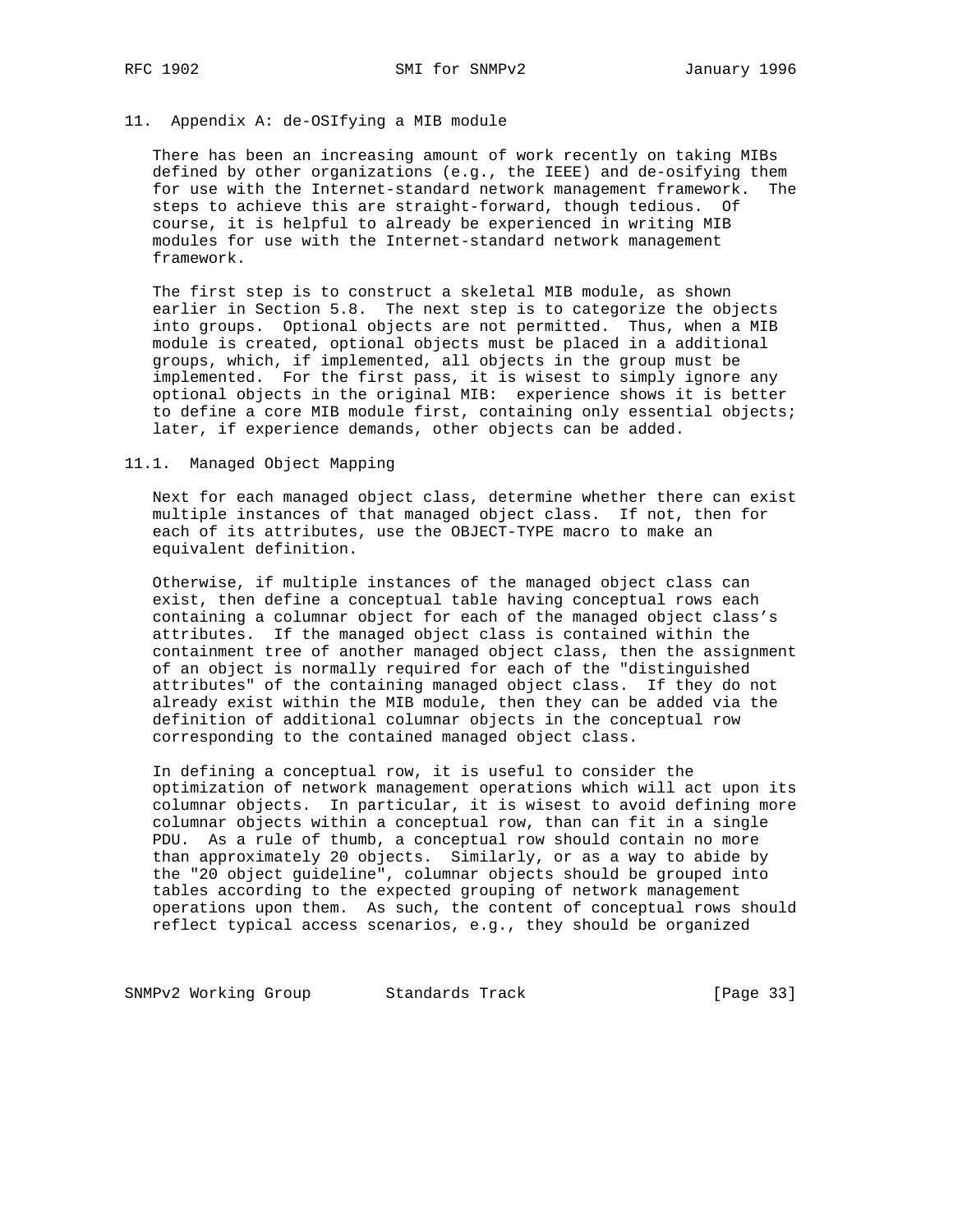along functional lines such as one row for statistics and another row for parameters, or along usage lines such as commonly-needed objects versus rarely-needed objects.

 On the other hand, the definition of conceptual rows where the number of columnar objects used as indexes outnumbers the number used to hold information, should also be avoided. In particular, the splitting of a managed object class's attributes into many conceptual tables should not be used as a way to obtain the same degree of flexibility/complexity as is often found in MIBs with a myriad of optionals.

11.1.1. Mapping to the SYNTAX clause

When mapping to the SYNTAX clause of the OBJECT-TYPE macro:

- (1) An object with BOOLEAN syntax becomes a TruthValue [3].
- (2) An object with INTEGER syntax becomes an Integer32.
- (3) An object with ENUMERATED syntax becomes an INTEGER with enumerations, taking any of the values given which can be represented with an Integer32.
- (4) An object with BIT STRING syntax having enumerations becomes a BITS construct.
- (5) An object with BIT STRING syntax but no enumerations becomes an OCTET STRING.
- (6) An object with a character string syntax becomes either an OCTET STRING, or a DisplayString [3], depending on the repertoire of the character string.
- (7) A non-tabular object with a complex syntax, such as REAL or EXTERNAL, must be decomposed, usually into an OCTET STRING (if sensible). As a rule, any object with a complicated syntax should be avoided.
- (8) Tabular objects must be decomposed into rows of columnar objects.

11.1.2. Mapping to the UNITS clause

 If the description of this managed object defines a unit-basis, then mapping to this clause is straight-forward.

SNMPv2 Working Group Standards Track [Page 34]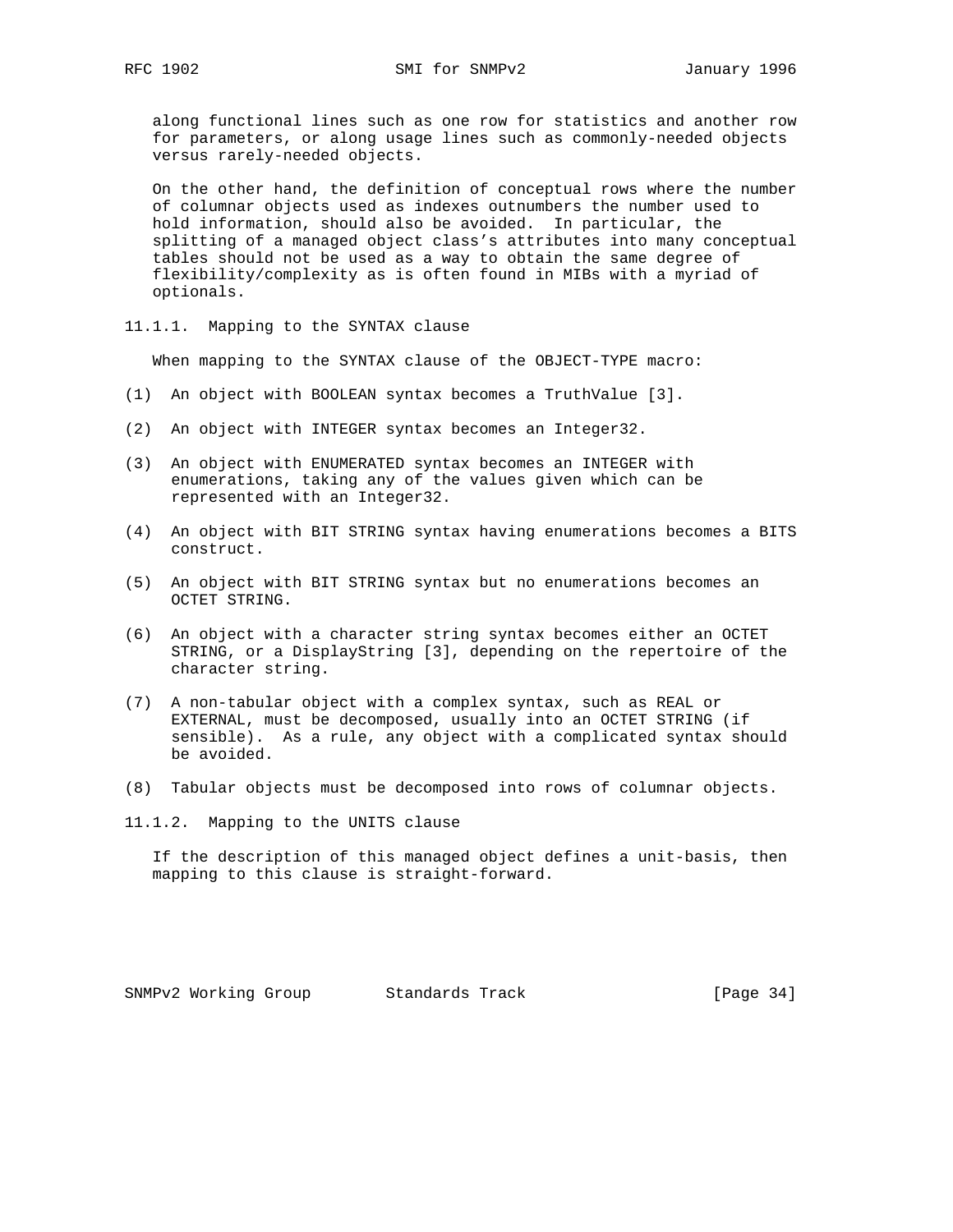11.1.3. Mapping to the MAX-ACCESS clause

This is straight-forward.

11.1.4. Mapping to the STATUS clause

This is straight-forward.

11.1.5. Mapping to the DESCRIPTION clause

 This is straight-forward: simply copy the text, making sure that any embedded double quotation marks are sanitized (i.e., replaced with single-quotes or removed).

11.1.6. Mapping to the REFERENCE clause

 This is straight-forward: simply include a textual reference to the object being mapped, the document which defines the object, and perhaps a page number in the document.

11.1.7. Mapping to the INDEX clause

 If necessary, decide how instance-identifiers for columnar objects are to be formed and define this clause accordingly.

11.1.8. Mapping to the DEFVAL clause

 Decide if a meaningful default value can be assigned to the object being mapped, and if so, define the DEFVAL clause accordingly.

11.2. Action Mapping

 Actions are modeled as read-write objects, in which writing a particular value results in a state change. (Usually, as a part of this state change, some action might take place.)

11.2.1. Mapping to the SYNTAX clause

 Usually the Integer32 syntax is used with a distinguished value provided for each action that the object provides access to. In addition, there is usually one other distinguished value, which is the one returned when the object is read.

11.2.2. Mapping to the MAX-ACCESS clause

Always use read-write or read-create.

SNMPv2 Working Group Standards Track [Page 35]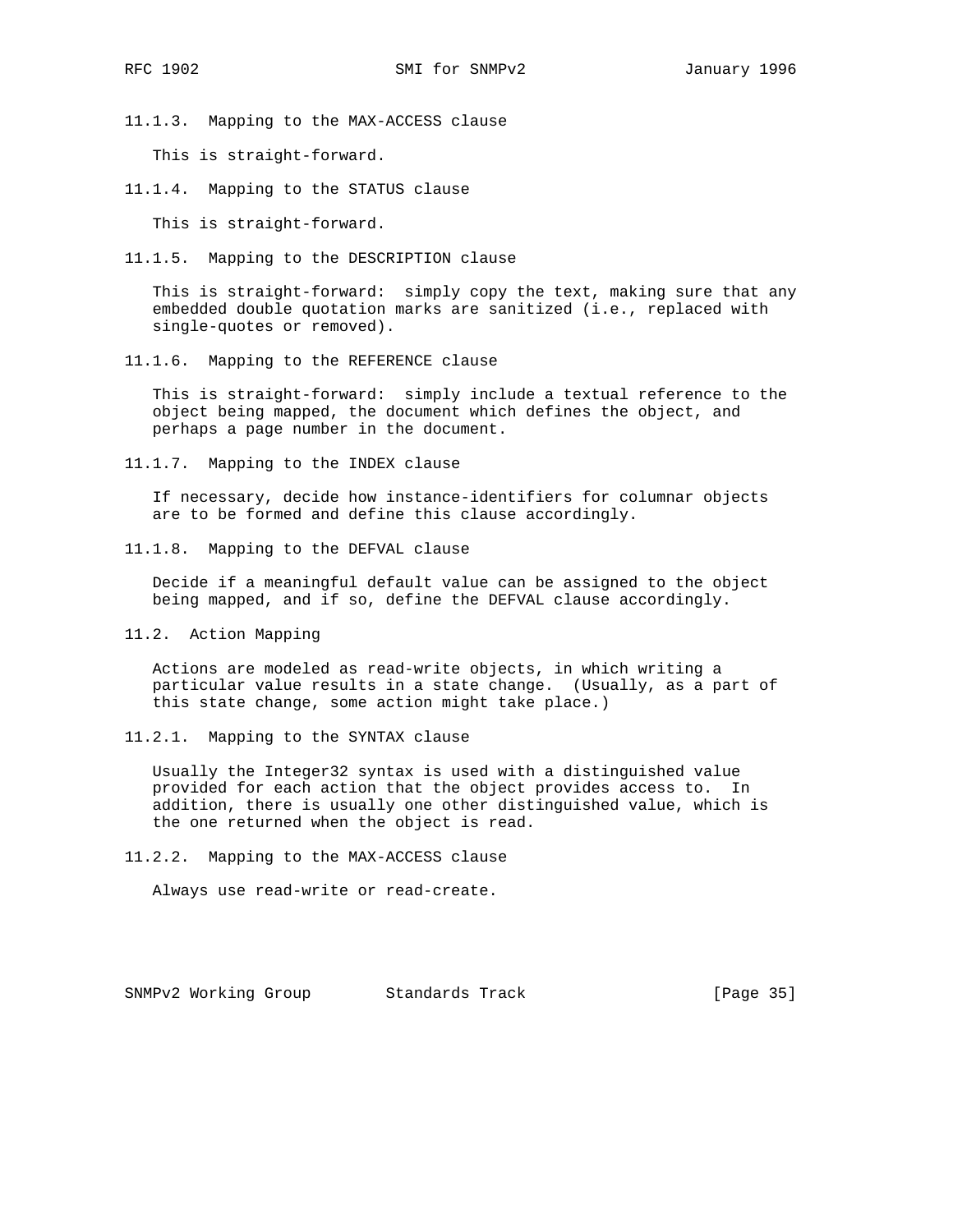11.2.3. Mapping to the STATUS clause

This is straight-forward.

11.2.4. Mapping to the DESCRIPTION clause

 This is straight-forward: simply copy the text, making sure that any embedded double quotation marks are sanitized (i.e., replaced with single-quotes or removed).

11.2.5. Mapping to the REFERENCE clause

 This is straight-forward: simply include a textual reference to the action being mapped, the document which defines the action, and perhaps a page number in the document.

11.3. Event Mapping

 Events are modeled as SNMPv2 notifications using NOTIFICATION-TYPE macro. However, recall that SNMPv2 emphasizes trap-directed polling. As such, few, and usually no, notifications, need be defined for any MIB module.

11.3.1. Mapping to the STATUS clause

This is straight-forward.

11.3.2. Mapping to the DESCRIPTION clause

 This is straight-forward: simply copy the text, making sure that any embedded double quotation marks are sanitized (i.e., replaced with single-quotes or removed).

11.3.3. Mapping to the REFERENCE clause

 This is straight-forward: simply include a textual reference to the notification being mapped, the document which defines the notification, and perhaps a page number in the document.

SNMPv2 Working Group Standards Track [Page 36]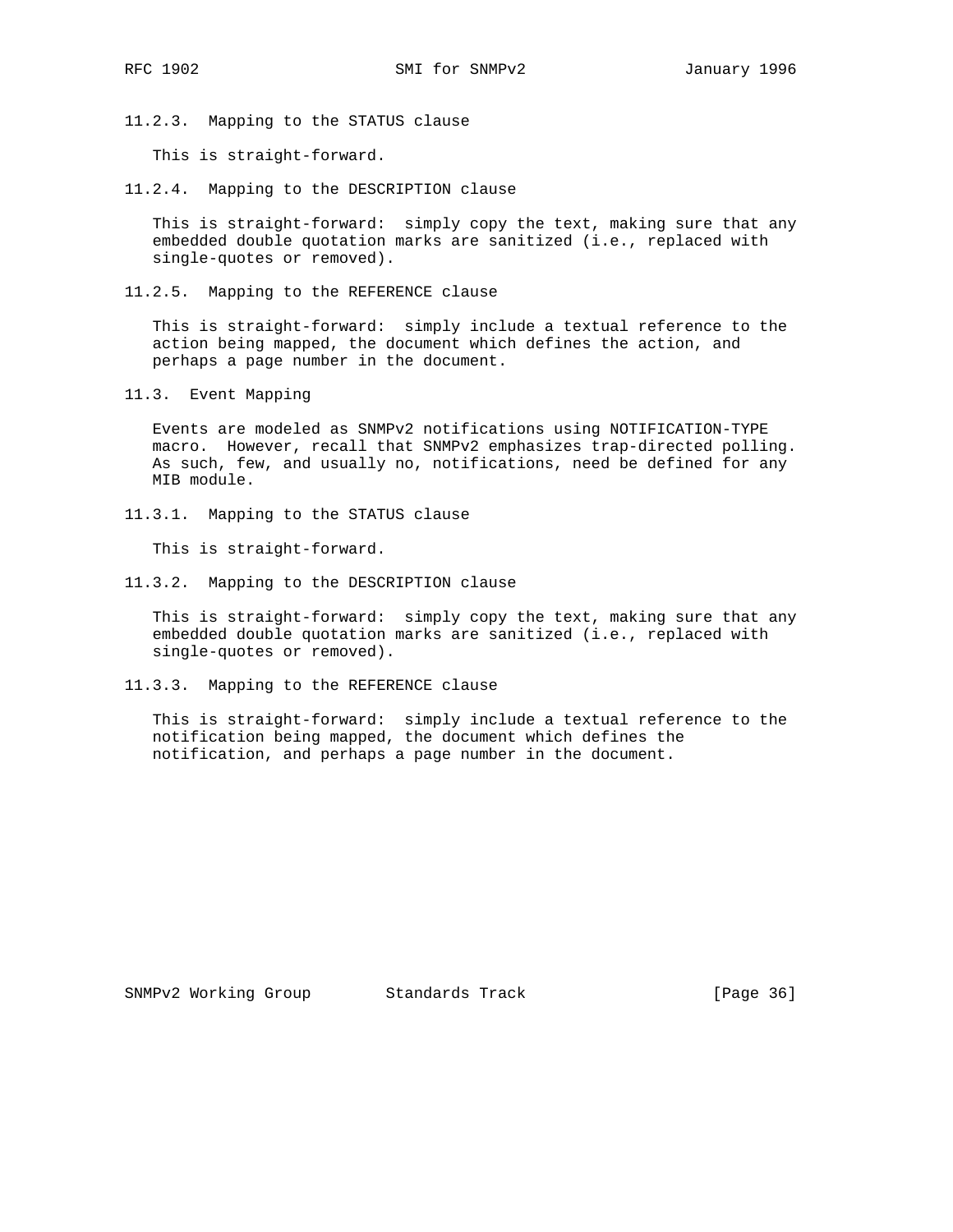12. Appendix B: UTC Time Format

Several clauses defined in this document use the UTC Time format:

YYMMDDHHMMZ

 where: YY - last two digits of year MM - month (01 through 12) DD - day of month (01 through 31) HH - hours (00 through 23) MM - minutes (00 through 59) Z - the character "Z" denotes Greenwich Mean Time (GMT).

For example, "9502192015Z" represents 8:15pm GMT on 19 February 1995.

13. Appendix C: Detailed Sub-typing Rules

```
13.1. Syntax Rules
```
 The syntax rules for sub-typing are given below. Note that while this syntax is based on ASN.1, it includes some extensions beyond what is allowed in ASN.1, and a number of ASN.1 constructs are not allowed by this syntax.

```
 <integerSubType>
     ::= <empty>
      | "(" <range> ["|" <range>]... ")"
 <octetStringSubType>
     ::= <empty>
      | "(" "SIZE" "(" <range> ["|" <range>]... ")" ")"
 <range>
     ::= <value>
      | <value> ".." <value>
 <value>
     ::= "-" <number>
       | <number>
       | <hexString>
      | <binString>
 where:
     <empty> is the empty string
     <number> is a non-negative integer
     <hexString> is a hexadecimal string (i.e. 'xxxx'H)
     <binString> is a binary string (i.e. 'xxxx'B)
```
SNMPv2 Working Group Standards Track [Page 37]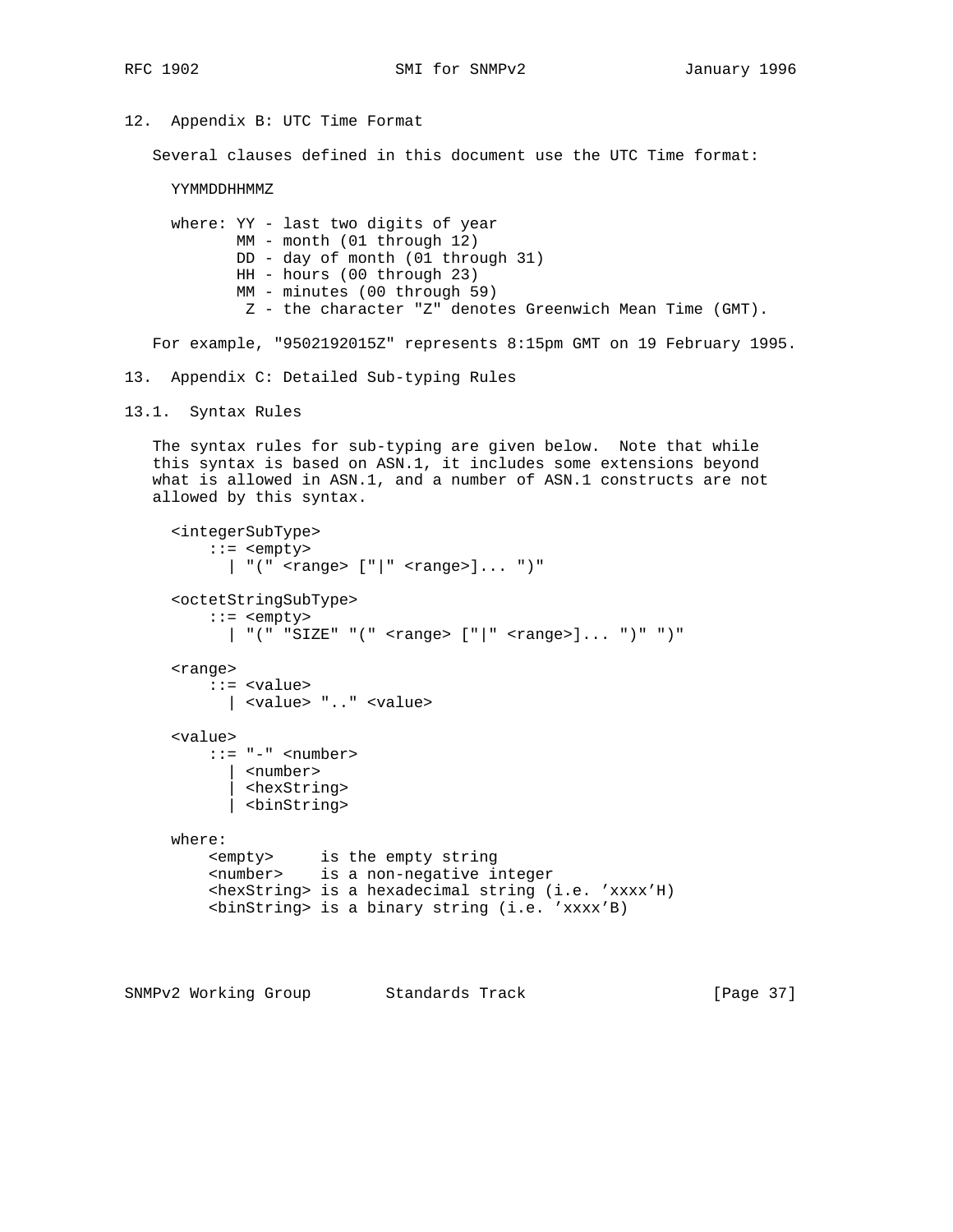<range> is further restricted as follows:

- any <value> used in a SIZE clause must be non-negative. - when a pair of values is specified, the first value
	- must be less than the second value.
	- when multiple ranges are specified, the ranges may not overlap but may touch. For example,  $(1..4 | 4..9)$ is invalid, and  $(1..4 \mid 5..9)$  is valid.
	- the ranges must be a subset of the maximum range of the base type.

#### 13.2. Examples

Some examples of legal sub-typing:

 Integer32 (-20..100) Integer32 (0..100 | 300..500) Integer32 (300..500 | 0..100) Integer32 (0 | 2 | 4 | 6 | 8 | 10) OCTET STRING (SIZE(0..100)) OCTET STRING (SIZE(0..100 | 300..500)) OCTET STRING (SIZE(0 | 2 | 4 | 6 | 8 | 10))

Some examples of illegal sub-typing:

 Integer32 (150..100) -- first greater than second Integer32 (0..100 | 50..500) -- ranges overlap Integer32 (0 | 2 | 0 ) -- value duplicated Integer32 (MIN..-1 | 1..MAX) -- MIN and MAX not allowed Integer32 ((SIZE (0..34)) -- must not use SIZE OCTET STRING (0..100) -- must use SIZE OCTET STRING (SIZE(-10..100)) -- negative SIZE

13.3. Rules for Textual Conventions

 Sub-typing of Textual Conventions (see [3]) is allowed but must be valid. In particular, each range specified for the textual convention must be a subset of a range specified for the base type. For example,

| $Tc1 ::= INTER (110   1120)$  |               |
|-------------------------------|---------------|
| Tc2 ::= Tc1 $(210 \mid 1215)$ | -- is valid   |
| Tc3 ::= Tc1 $(48)$            | -- is valid   |
| $Tc4 :: = Tc1 (812)$          | -- is invalid |

14. Security Considerations

Security issues are not discussed in this memo.

SNMPv2 Working Group Standards Track [Page 38]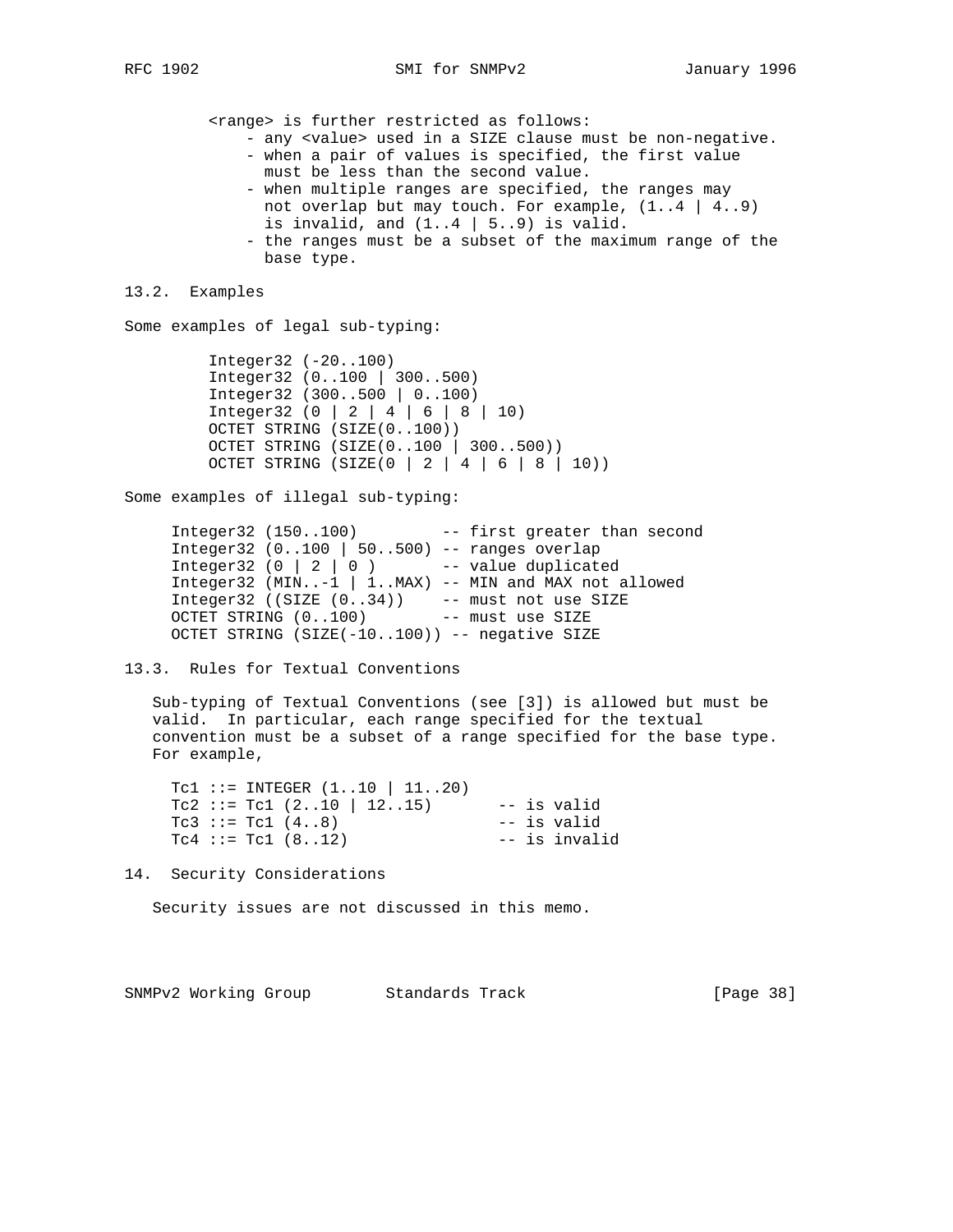15. Editor's Address

 Keith McCloghrie Cisco Systems, Inc. 170 West Tasman Drive San Jose, CA 95134-1706 US

 Phone: +1 408 526 5260 EMail: kzm@cisco.com

16. Acknowledgements

 This document is the result of significant work by the four major contributors:

 Jeffrey D. Case (SNMP Research, case@snmp.com) Keith McCloghrie (Cisco Systems, kzm@cisco.com) Marshall T. Rose (Dover Beach Consulting, mrose@dbc.mtview.ca.us) Steven Waldbusser (International Network Services, stevew@uni.ins.com)

 In addition, the contributions of the SNMPv2 Working Group are acknowledged. In particular, a special thanks is extended for the contributions of:

 Alexander I. Alten (Novell) Dave Arneson (Cabletron) Uri Blumenthal (IBM) Doug Book (Chipcom) Kim Curran (Bell-Northern Research) Jim Galvin (Trusted Information Systems) Maria Greene (Ascom Timeplex) Iain Hanson (Digital) Dave Harrington (Cabletron) Nguyen Hien (IBM) Jeff Johnson (Cisco Systems) Michael Kornegay (Object Quest) Deirdre Kostick (AT&T Bell Labs) David Levi (SNMP Research) Daniel Mahoney (Cabletron) Bob Natale (ACE\*COMM) Brian O'Keefe (Hewlett Packard) Andrew Pearson (SNMP Research) Dave Perkins (Peer Networks) Randy Presuhn (Peer Networks) Aleksey Romanov (Quality Quorum) Shawn Routhier (Epilogue) Jon Saperia (BGS Systems)

SNMPv2 Working Group Standards Track [Page 39]